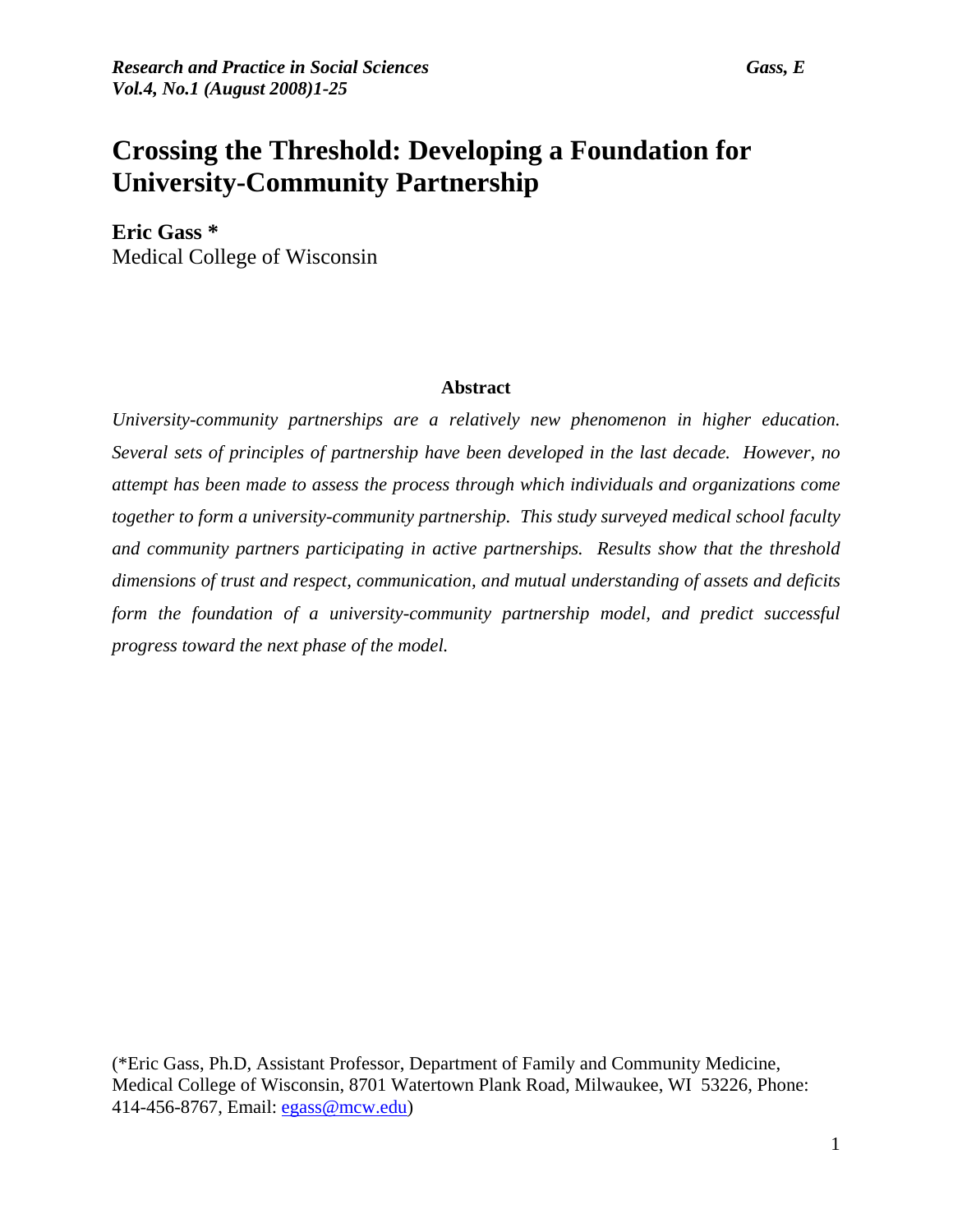### **Principles of University-Community Partnerships**

The primary focus of this paper is to identify the essential dimensions of university-community partnerships. Specifically, this paper will examine the theory that the dimensions of trust, respect, communication and mutual understanding of assets and deficits form the foundation of a university-community partnership. It is proposed that university-community partners which have threshold levels of trust, respect, communication and mutual understanding of assets and deficits will agree to formalize the partnership and begin the process of developing a governance structure, allocate resources, create partnerships goals and mission statement, and develop a partnership progress assessment system.

There have been several attempts by scholars to define the characteristics, principles, or dimensions, of university-community partnerships. The first set of dimensions defined by Israel and colleagues (1998) are:

- 1. University recognizes the community as a unit of identity
- 2. Build on strengths and resources within the community
- 3. Facilitate collaborative partnerships in all phases
- 4. Integrate knowledge and action for mutual benefit of all partners
- 5. Promote co-learning and empowering process that attends to social inequalities
- 6. Involve a cyclical and iterative process
- 7. Address health from both positive and ecological perspectives
- 8. Disseminate findings and knowledge gained to all partners

Lasker (Lasker, Weiss, and Miller, 2001) uses the term "synergy" to describe partnerships. Lacking a definition of "the mechanism that enables partnerships to accomplish more than individuals and organizations…" and "seeking a pathway through which partnership functioning influences partnership effectiveness", synergy is the concept that attempts to fill the void (Lasker et al., 2001). The combined perspectives, resources, and skills of each organization in the partnership create synergy, which then creates a new entity that is greater than the individual components (Lasker et al., 2001). The determinants of synergy are outlined in Table 1.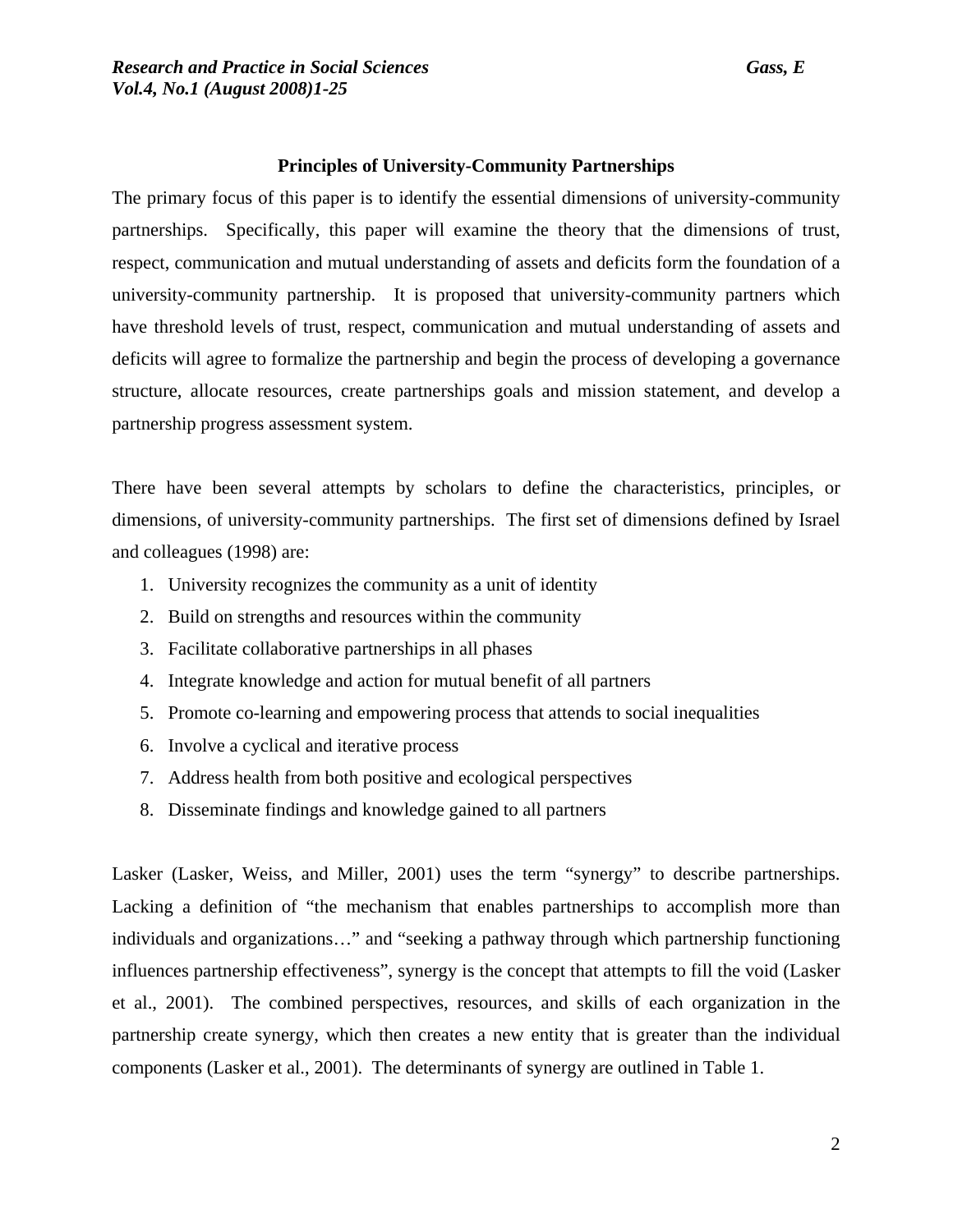| Resources                           | Money; space, equipment, goods; skills and expertise;<br>information; connections to people; organizations, and groups; |  |  |
|-------------------------------------|-------------------------------------------------------------------------------------------------------------------------|--|--|
|                                     | endorsements; convening power                                                                                           |  |  |
| <b>Partner Characteristics</b>      | Heterogeneity; level of involvement                                                                                     |  |  |
| <b>Relationships Among Partners</b> | Trust; respect; conflict; power differentials                                                                           |  |  |
| <b>Partnership Characteristics</b>  | Leadership; administration and management; governance;<br>efficiency                                                    |  |  |
| <b>External Environment</b>         | Community characteristics; public and organizational policies                                                           |  |  |
|                                     |                                                                                                                         |  |  |

### **Table 1: Determinants of Partnership Synergy**

Source: Lasker et al., 2001

Seifer and Maurana (2000) developed a set of partnership principles in conjunction with Community-Campus Partnerships for Health, a professional membership association for health partnerships. Their nine principles are:

- 1. Partners have agreed upon mission, values, goals, and measurable outcomes for the partnership
- 2. The relationship between partners is characterized by mutual trust, respect, genuineness and commitment
- 3. The partnership builds upon identified strengths and assets, but also addresses areas that need improvement
- 4. The partnership balances the power among partners and enables resources among partners to be shared
- 5. There is a clear, open, and accessible communication between partners, making it an ongoing priority to listen to each need, develop a common language, and validate/clarify the meaning of terms
- 6. Roles, norms, and processes for the partnership are established with the input and agreement of all partners
- 7. There is feedback to, among and from all stakeholders in the partnership, with the goal of continuously improving the partnership and its outcomes
- 8. Partners share the credit for the partnerships accomplishments
- 9. Partnerships take time to develop and evolve over time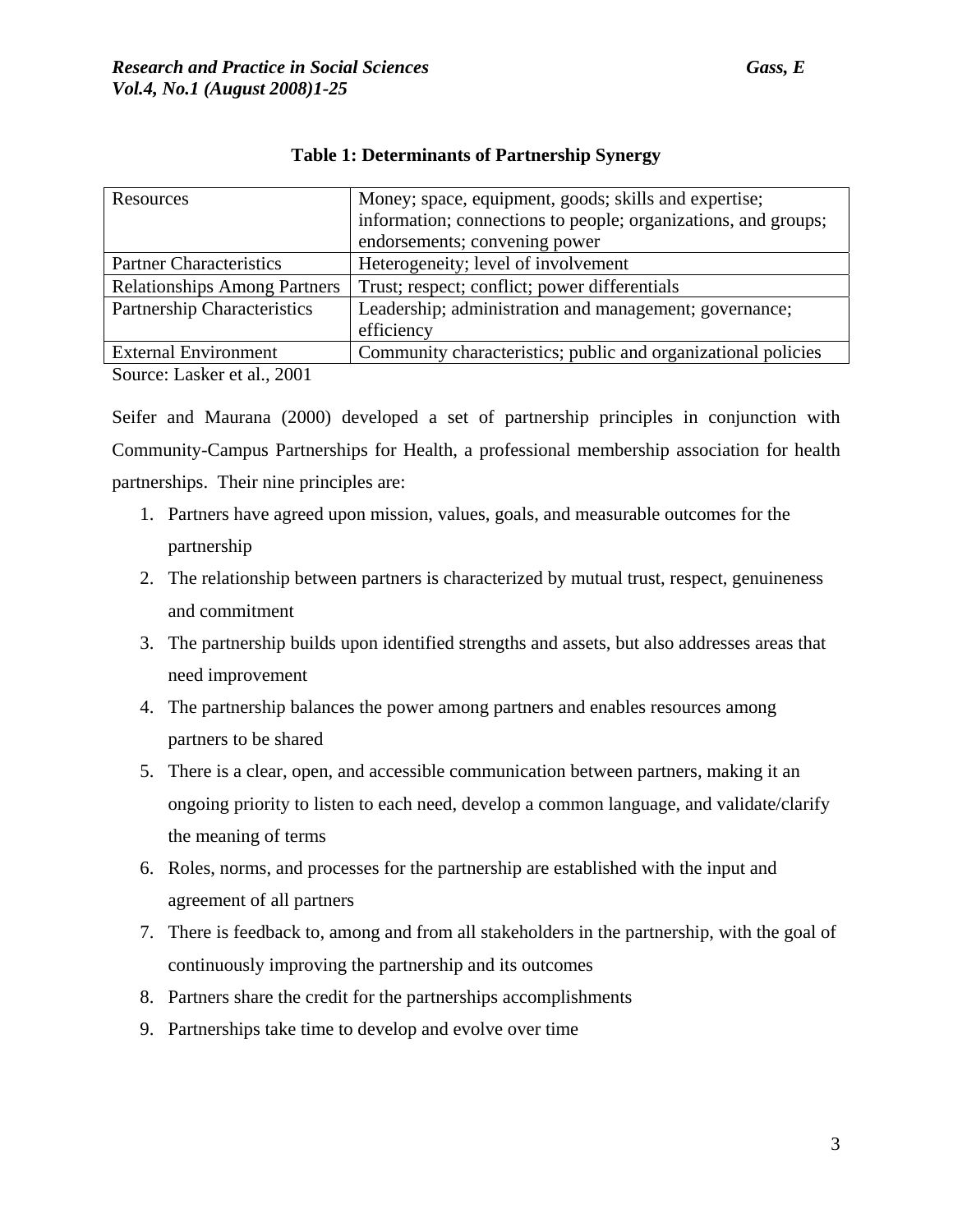The final model to be reviewed was developed by Holland (2004). Her list is relevant in that these characteristics focus on the concept of mutual benefit. While leadership, financial resources, and partnership agreement documents are important, this list of characteristics focuses on mutual outcomes and collaboration. The seven characteristics are outlined below:

- 1. Joint exploration of goals and interests
- 2. Creation of a mutually rewarding agenda
- 3. Emphasis on positive consequences for each partner
- 4. Identification of opportunities for early successes
- 5. Focus on knowledge exchange, shared learning, and capacity building
- 6. Attention to communication, cultivation of trust
- 7. Commitment to continuous assessment of the partnership, as well as outcomes

While there is generally some overlap, not all of the models include the same concepts across the board. In addition, the sets of principles are presented in a way that does not reflect the temporal or dynamic nature of relationships. The next section of this paper will take the dimensions of partnership outlined in the literature, and create a theoretical model that reflects the longitudinal nature of university-community partnerships. Specific attention will be paid to early partnership formation, specifically the threshold dimensions described below.

### **New Model of University-Community Partnerships**

Figure 1 presents a new, theoretical model of university-community partnerships. The new model takes partnership dimensions, creates linkages between them, producing a process through which partnerships develop, encounter, and potentially resolve issues at different stages. It is proposed that in order to be successful, partnerships will address the dimensions in the order outlined, before moving on to the next stage. For example, it is proposed that partnerships revolve around some issue in the community. The issue can be health-related, such as diabetes prevention, education, crime prevention, the training of college students, or anything that both partners can agree upon. Secondly, this model posits an explanation or catalyst that leads to the formation of the partnership. In some cases, a university or community agency decides that in order to best address the issue, engaging a partner would increase the chances of success. However, other factors can come into play, such as funders, which may require a partnership to be eligible for a grant.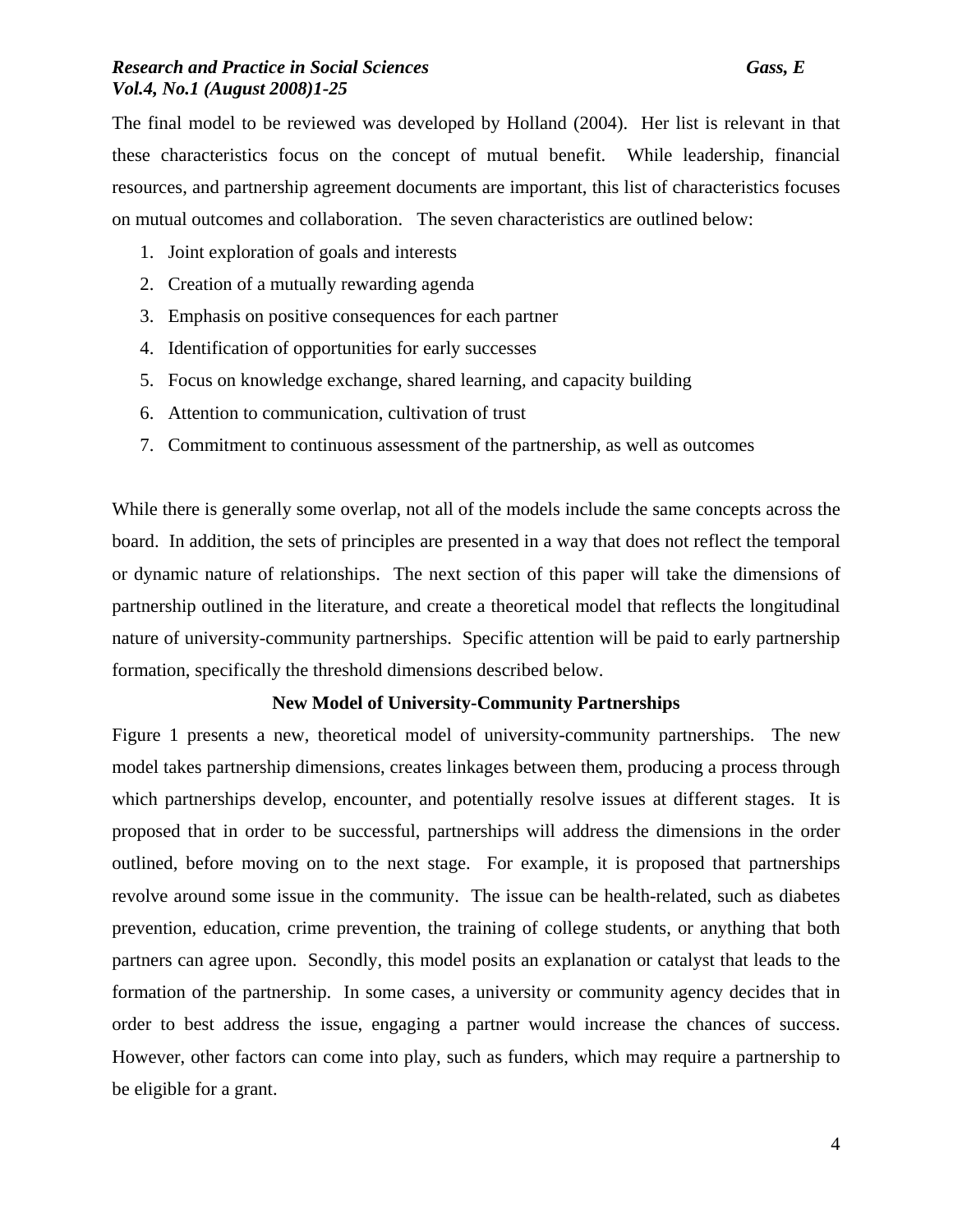

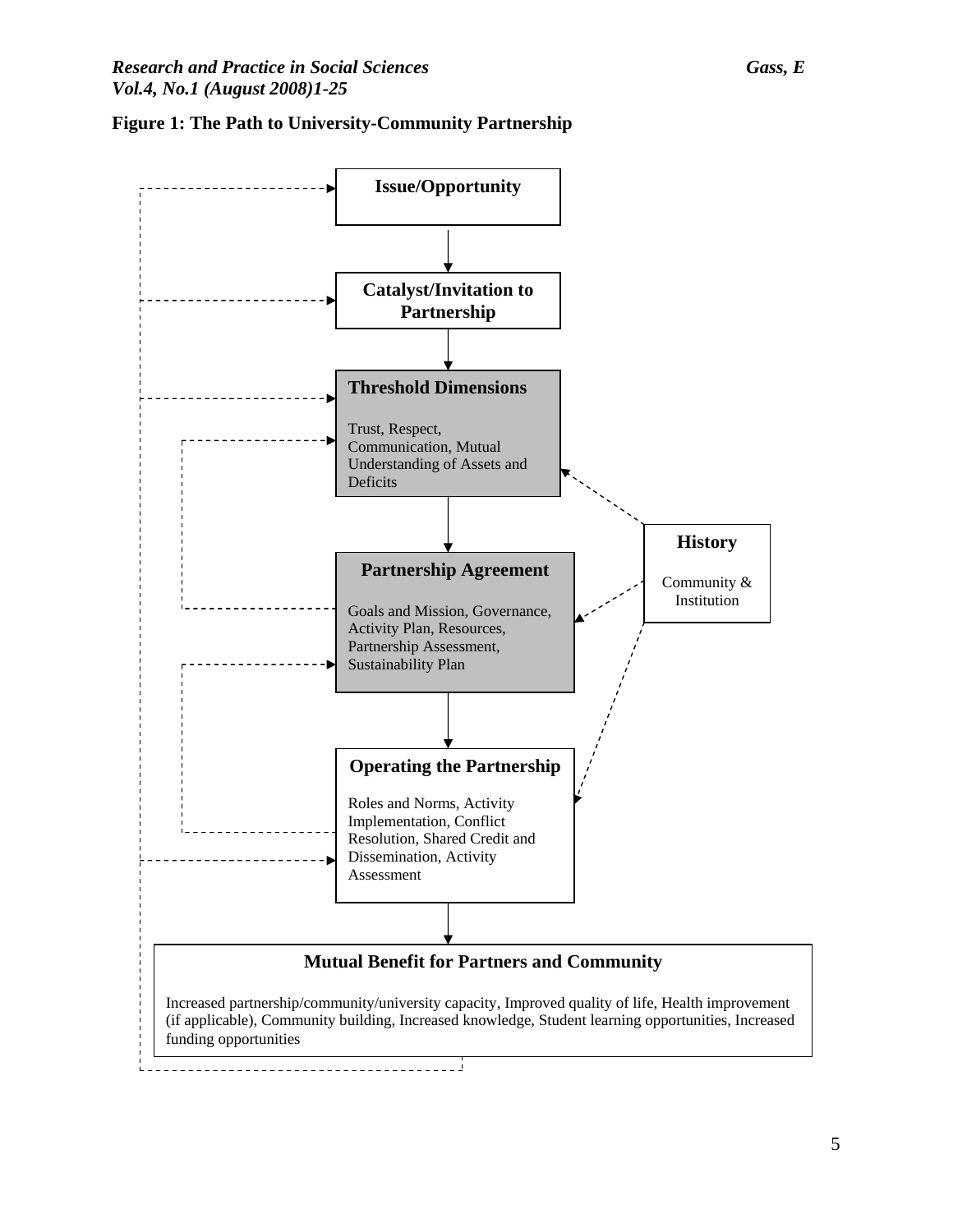At this point, the partners are in the process of getting to know one another and beginning to determine if the partnership has what it takes to take action on the issue. The partners then address the threshold dimensions: trust, respect, communication, and mutual understanding of assets and deficits. These dimensions proposed to be inherent in successful partnerships and are non-negotiable. An individual or organization does not decide if or how to trust or respect another person or organization. Assets and deficits are present; they cannot be created through negotiation. Trust and respect can increase through the actions of other partners or through communication. Communication is not negotiated or planned like an evaluation or budget. What a partner says and how they say it impacts the partnership. Through honest communication, partners learn about one another, about their respective organizations, and make the decision to move forward.

The next step for the partnership is to come to an agreement, either a written document or a verbal commitment based upon trust and mutual understanding (Seifer and Maurana, 2000). This is the formalizing of the partnership, and the tangible evidence of the next major step process. The partnership agreement is developed through negotiation of the goals and mission of the partnership, creation of a governance structure, community-based activities, a partnership assessment plan, and a plan for sustaining the partnership, if desired. After the negotiations are completed, and the participating organizations agree to form a partnership, the operation of the partnership can get underway It is proposed that the final outcome of this process are results that provide benefit for the community partners, the university, and the population for which the activities were designed.

The purpose of proposing this model is to build upon the work of Maurana, Israel, Lasker, Holland and others, who have attempted to identify the necessary dimensions of universitycommunity partnerships. Their work is the foundation of this model. The Campus Compact group has issued a challenge to experts in the field to develop indicators of partnership success (Campus Compact, 2004). Other's point out that traditional assessment tools and methodologies do not adequately measure partnerships (Weiss, Anderson, and Lasker, 2002). Thus, a research plan has been developed to empirically test the new model of partnership.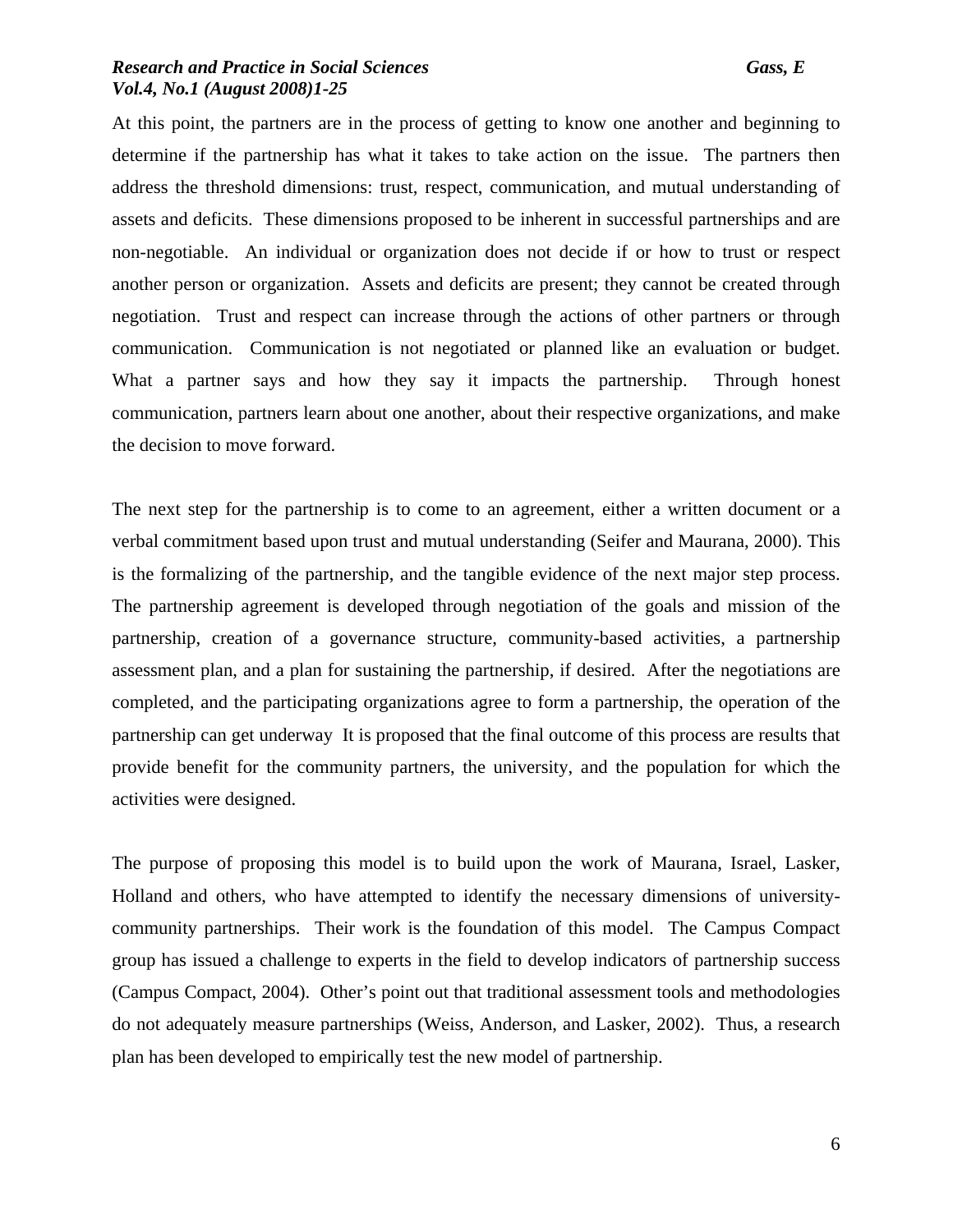### **Methods**

### **Participants**

A total of 23 partnerships were awarded grants by a statewide community-health foundation in 2004. Per grant rules, partnerships were to take place within one Midwestern state, and include at least one faculty member from a medical school and one community-based partner. In terms of partnership participants, there were a total of 35 faculty and 90 community partners, representing 85 unique community organizations.

### **Partnership Characteristics**

Characteristics for the funded partnerships were obtained from a review of the grant proposal documents. Table 2 provides a breakdown of the characteristics. For faculty partners, the majority were affiliated with the three primary care disciplines of Family Medicine, General Internal Medicine and Pediatrics. Sixty-nine percent (24 of 35) of faculty partners held appointments in a primary care discipline.

Community partners were broken down into six categories: social service agencies, state/local government, healthcare providers, other universities, religious institutions, and schools. Thirtynine percent (33 of 85) of community partners represented social service agencies. State and local government had the second-most community partners at 21% (18 of 85). The overwhelming majority of government partners are employed at county health departments. Healthcare providers accounted for the third most community partners at 18% (15 of 85). Also, 10% (9 of 85) of the community partners came from universities other than the medical school. Three universities, all from same county as the medical school, provided partners from predominantly clinical departments such as nursing or dentistry.

Seventeen of the 23 funded partnerships had at least one faculty partner and one community partner complete the quantitative survey for this study. Comparisons between the partnerships that had both faculty and community partners respond (respondents) and those partnerships that did not have at least a pair of survey completers (non-respondents) were performed to check for statistically significant differences between the groups. The results are shown in Table 3.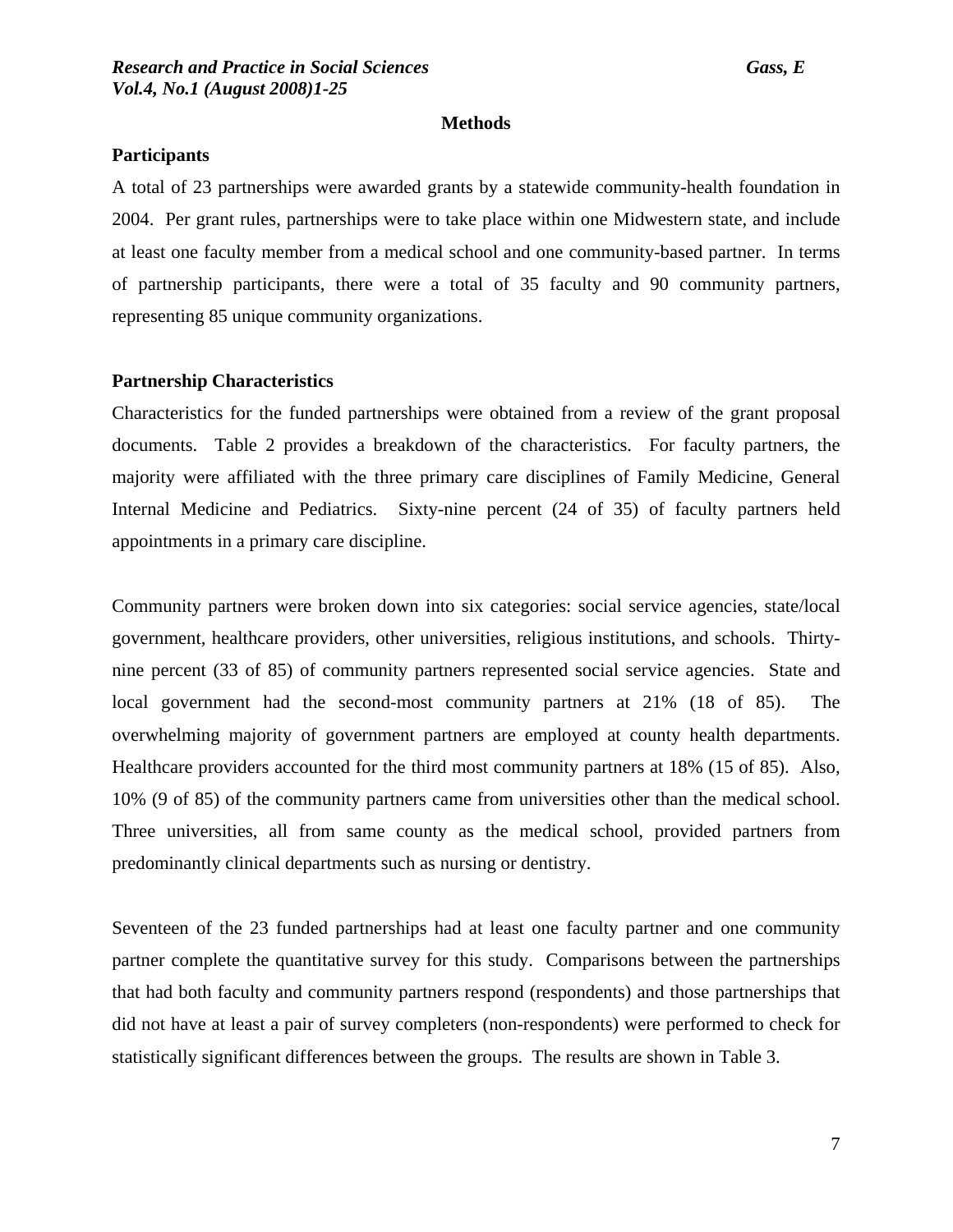| <b>Total Number of Partnerships</b> | 23 Total                              |
|-------------------------------------|---------------------------------------|
| <b>Total Faculty Partners/Staff</b> | 35 Total                              |
| <b>Listed as Lead Partners</b>      | 28 one partnership                    |
|                                     | 7 two partnerships                    |
| <b>Total Medical School</b>         | 14 Total                              |
| <b>Departments Represented</b>      | 4-primary care (24 faculty/staff)     |
|                                     | 4-specialties (4 faculty/staff)       |
|                                     | 5-academic/research (5 faculty/staff) |
|                                     | 1 clinic (2 faculty)                  |
| <b>Total Community Lead</b>         | 90 Total                              |
| Partners                            | 87 one partnership                    |
|                                     | 3 two partnerships                    |
| <b>Total Community Agencies</b>     | 85 Total                              |
| Represented                         | 33-social service agencies            |
|                                     | 18-state/local government             |
|                                     | 15-healthcare providers               |
|                                     | 9-other universities                  |
|                                     | 8-religious institutions              |
|                                     | 2-schools                             |
| <b>Average Number of Partners</b>   | 5.6 Total                             |
| Per Partnership                     | 1.5 Faculty Total                     |
|                                     | 4.1 Community Total                   |

### **Table 2: Partnership Characteristic Table**

In looking at faculty partners, no statistically significant differences were found between respondents and non-respondents in terms of department affiliation or number of faculty per partnership.

A similar result was found among community partners. No statistically significant differences were found between respondents and non-respondents in terms of type of community-based organization or numbers of community partners per partnership.

### **Survey Data Collection**

A survey (Table 4) was developed as a quantitative tool to assess the dimensions that may be present in their partnership. A total of 125 surveys were mailed to faculty and community partners. A total of 65 completed surveys were returned for an overall response rate of 52%. Community partners completed 42 surveys, accounting for 47% of the community partner population, while faculty completed 23 surveys, accounting for 66% of the population.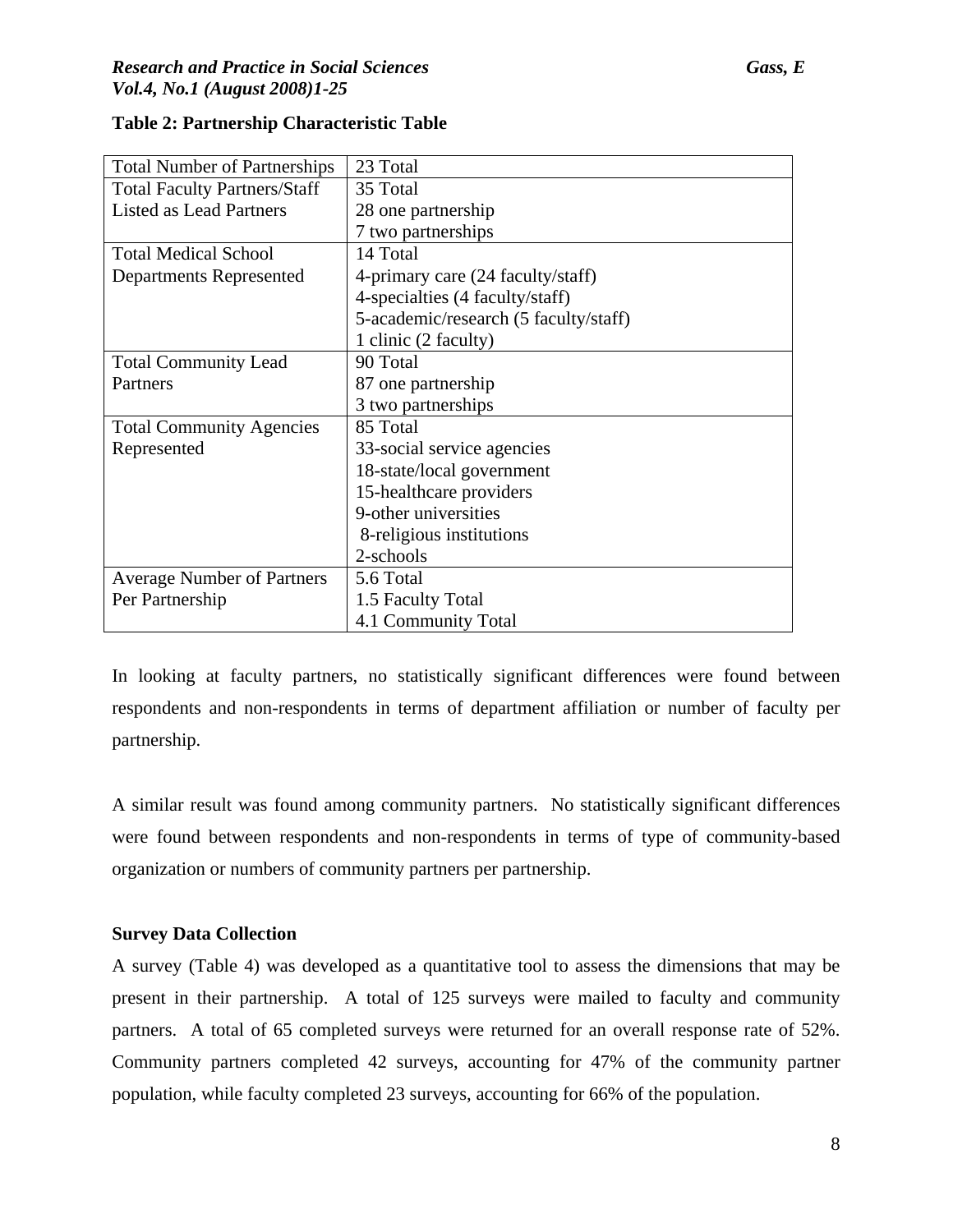### *Research and Practice in Social Sciences Gass, E Vol.4, No.1 (August 2008)1-25*

|                                 | <b>Respondents</b>                | <b>Non-Respondents</b>             |
|---------------------------------|-----------------------------------|------------------------------------|
| <b>Total Medical School</b>     | Primary Care $n=17$ (74%)         | Primary Care $n=7$ (58%)           |
| Departments Represented         | Specialties $n=1$ (4%)            | Specialties $n=3$ (25%)            |
|                                 | Academic/Research $n=3$ (13%)     | Academic/Research n=2 (17%)        |
| $Chi$ -square= $N.S.$           | Clinic $n=2$ (9%)                 | Clinic $n=0$ (0%)                  |
|                                 |                                   |                                    |
|                                 | Total $n=23$                      | Total $n=12$                       |
| <b>Total Community Agencies</b> | Social Service $n=14$ (37%)       | Social Service $n=19(40\%)$        |
| Represented                     | State/Local Govt. $n=10$ (26%)    | State/Local Govt. n=8 (17%)        |
|                                 | Healthcare Providers $n=8$ (21%)  | Healthcare Providers $n=7$ (15%)   |
| $Chi$ -square= $N.S.$           | Other Universities $n=4$ (11%)    | Other Universities $n=5$ (11%)     |
|                                 | Religious Institutions $n=2$ (5%) | Religious Institutions $n=6$ (13%) |
|                                 | Schools $n=0$ (0%)                | Schools $n=2$ (4%)                 |
|                                 |                                   |                                    |
|                                 | Total $n=38$                      | Total $n=47$                       |
| Average Number of Partners Per  | Faculty partners=1.6              | Faculty partners=1.0               |
| Partnership                     | Community partners $=3.8$         | Community Partners = 4.8           |
|                                 |                                   |                                    |
| $t$ -test= $N.S.$               | $n=17$                            | $n=6$                              |

### **Table 3: Survey Respondents vs. Non-Respondents**

### **Regression Analyses**

A series of logistic regressions were performed to test the relationships between the threshold dimensions and partnership agreement dimensions. The variables representing the threshold dimensions were individually regressed upon each of variables associated with the partnership agreement dimensions, to assess the unique variance for each independent variable. In addition, all of the independent threshold dimensions variables were entered into a regression model simultaneously, and regressed upon the dependent partnership agreement variables to assess the overall variance accounted for by the threshold dimensions as a whole.

For this research project,  $p<10$  was labeled statistically significant. The maximum sample size for community partners is 42 and for faculty, the maximum sample size is 23. Considering the lack of statistical power between these two samples, achieving the standard significance level needed to reject the null hypothesis of  $p<0.05$  will be difficult. Thus, the use of  $p<0.10$  will allow for the greater discussion of differences that may exist. This study was reviewed and approved by the Institutional Review Board of the University of Wisconsin-Milwaukee.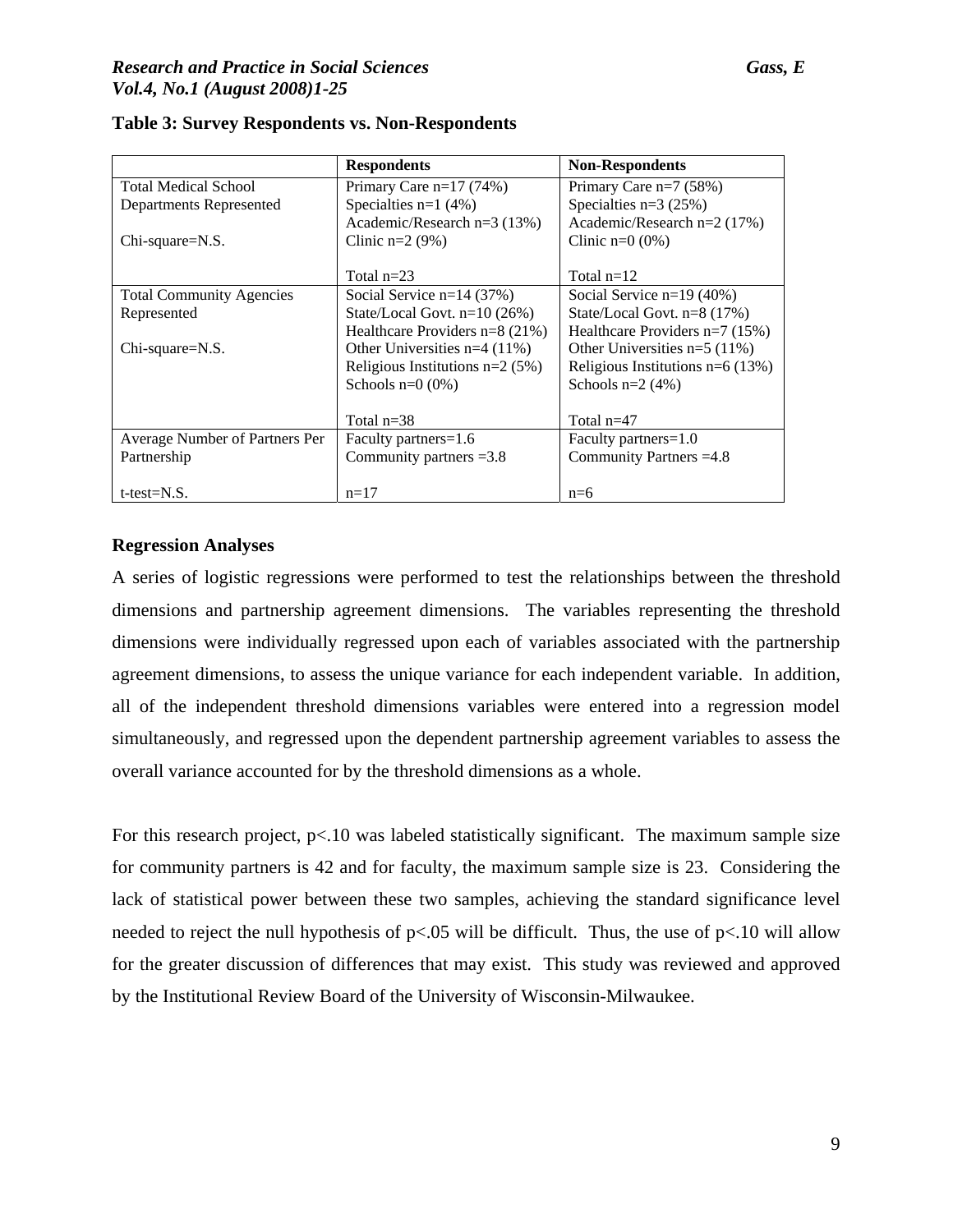### **Variable Recoding-Compensating for Skewness**

The first data analysis step was to examine how, and in which direction, the distributions for each variable are skewed. A rule of thumb in determining if data are skewed is to compare the absolute values of skewness with two times the standard error of skewness (Brown, 1997). If absolute skewness is greater than two-times the standard error of skewness, the distribution is significantly skewed. The results of this analysis are shown in Table 4. Question 20 on the survey was not included in any analyses. After reviewing the literature and the theory behind the partnership model, assessing the inclusion of new partners was not relevant to this study. Of the 20 variables to be analyzed in this study, 15 are shown to have a significant skew. Also, all 20 of the variables have a negative skew, indicating that the majority of the responses are clustered on the high end of the ordinal numeric scale.

Due to the skewness found in the data, and the fact that all of the variables were written at the ordinal level, it was determined that recoding the data would allow the variables to be utilized in the appropriate type of analysis. Therefore, the 20 partnership dimension variables to be analyzed in this study were recoded into "1-0" binomial variables.

Theoretically relevant variables were assessed for multicolinearity using the Spearman's Rho correlation statistic. When assessing multicolinearity, a correlation of .90 or greater, or several correlations of .70 or greater, show that the independent variables are collinear (Garson, 2006). None of the correlations among the dichotomous variables achieved the level of multicolinearity. However, statistically significant correlations were used as evidence to create aggregate variables in an effort to reduce the number of variables in the regression equations. Table 5 shows Spearman's Rho correlation results, the criteria used to create the new aggregate variable, and the name of the aggregate variable.

In addition to creating aggregate variables, the variable Documentation was dropped from the regression analyses. In an effort to reduce the number of variables in the equation, it was determined that keeping notes of meetings and documenting communications was not as theoretically relevant as other Threshold Dimension variables.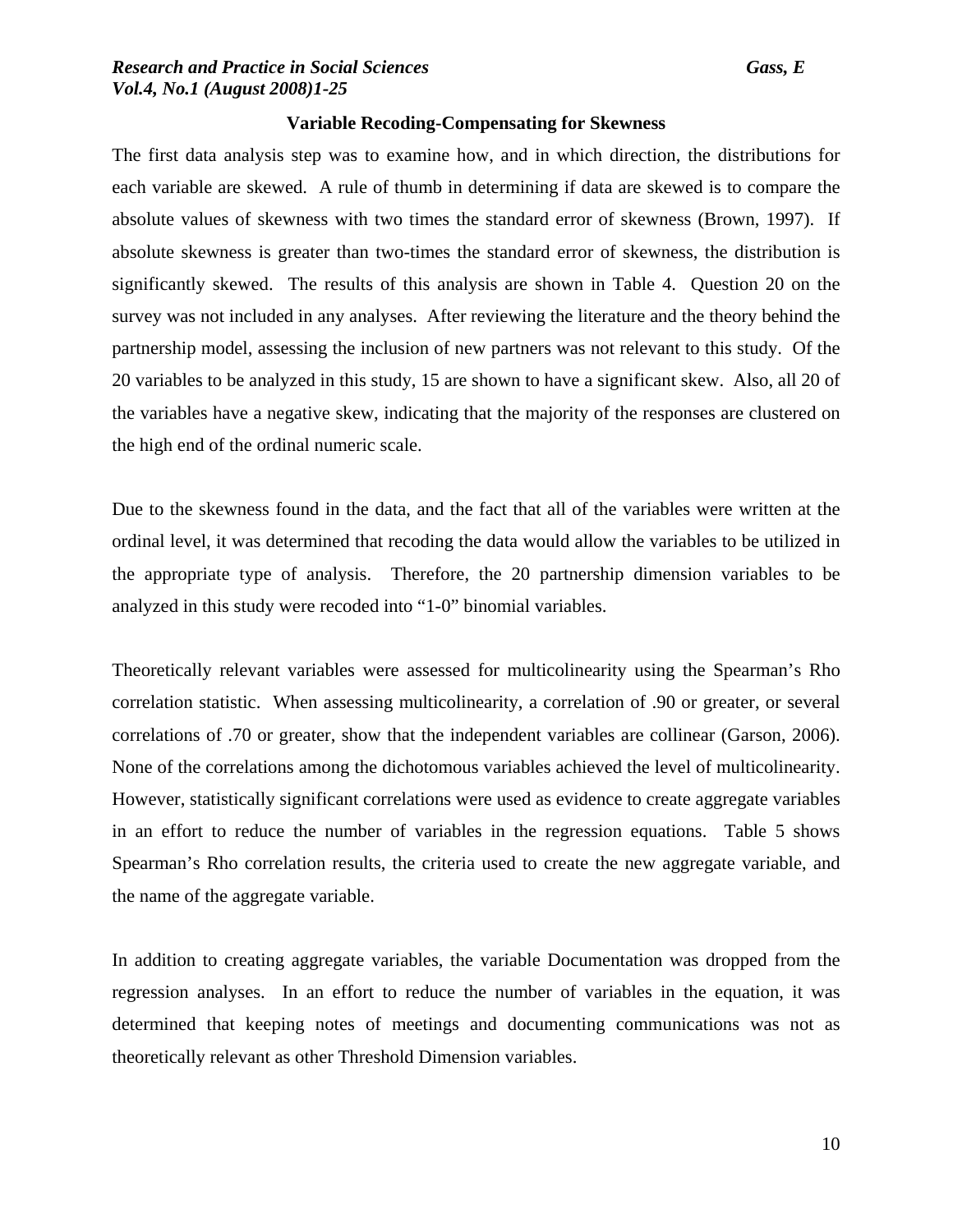## *Research and Practice in Social Sciences Gass, E Vol.4, No.1 (August 2008)1-25*

# **Table 4: Skewness All Variables**

|                                                                                                                                | <b>Skewness</b> | St. Error of<br><b>Skewness</b> |
|--------------------------------------------------------------------------------------------------------------------------------|-----------------|---------------------------------|
| <b>Threshold Dimensions</b>                                                                                                    |                 |                                 |
| <b>Trust and Respect</b>                                                                                                       |                 |                                 |
| 1. To what extent has a climate of trust and respect developed in this partnership?                                            | $-1.730*$       | .297                            |
| 2. How much do the other partners appreciate and value the contributions you and your organization make to the                 | $-2.546*$       | .297                            |
| partnership?                                                                                                                   |                 |                                 |
| Communication                                                                                                                  |                 | .297                            |
| 3. To what extent is the work of the partnership formally documented in meeting minutes, notes, and agendas?                   | $-1.340*$       | .299                            |
| 4. How often does the partnership have regular meetings with non-partners such as constituents, stakeholders and clients?      | $-.678*$        | .297                            |
| 5. How often is information shared among partners in a way that is accessible and understandable to all partners?              | $-1.794*$       | .297                            |
| <b>Mutual Understanding of Assets and Deficits</b>                                                                             |                 |                                 |
| 6. As a result of working in the partnership, have you become more aware of the needs of the people your partnership           | $-3.736*$       | .297                            |
| serves?                                                                                                                        |                 |                                 |
| 7. As a result of working in the partnership, have you become more aware of the assets/strengths of the people your            | $-2.591*$       | .297                            |
| partnership serves?                                                                                                            |                 |                                 |
| 8. To what extent did the partners assess each other's capabilities when planning the activities outlined in the grant         | $-.598$         | .302                            |
| proposal?                                                                                                                      |                 |                                 |
| 9. As a result of participating in the partnership, to what extent has your understanding of your own organizations' strengths | $-.700*$        | .297                            |
| and weaknesses been enhanced?                                                                                                  |                 |                                 |
| 10. To what extent has participating in the partnership affected your understanding of other partner organization strengths    | $-.528$         | .297                            |
| and weaknesses?                                                                                                                |                 |                                 |
| <b>Partnership Agreement Dimensions</b>                                                                                        |                 |                                 |
| <b>Goals and Mission</b>                                                                                                       |                 |                                 |
| 11. How clear are the mission and priorities of your partnership?                                                              | $-1.415*$       | .299                            |
| 12. How much do the mission and priorities of your organization align with those of the partnership?                           | $-.980*$        | .297                            |
| Governance                                                                                                                     |                 |                                 |
| 13. Do the partners have mutually understood rules for making decisions?                                                       | $-1.394*$       | .299                            |
| 14. How much influence does your organization have in partnership decision-making?                                             | $-1.600*$       | .299                            |
| <b>Resources</b>                                                                                                               |                 |                                 |
| 15. How much opportunity did you and your organization have to participate in developing the partnership budget?               | $-1.347*$       | .302                            |
| 16. To what extent did you and your organization understand the budget resources available to you through the partnership,     | $-1.218*$       | .299                            |
| at the time the proposal was submitted?                                                                                        |                 |                                 |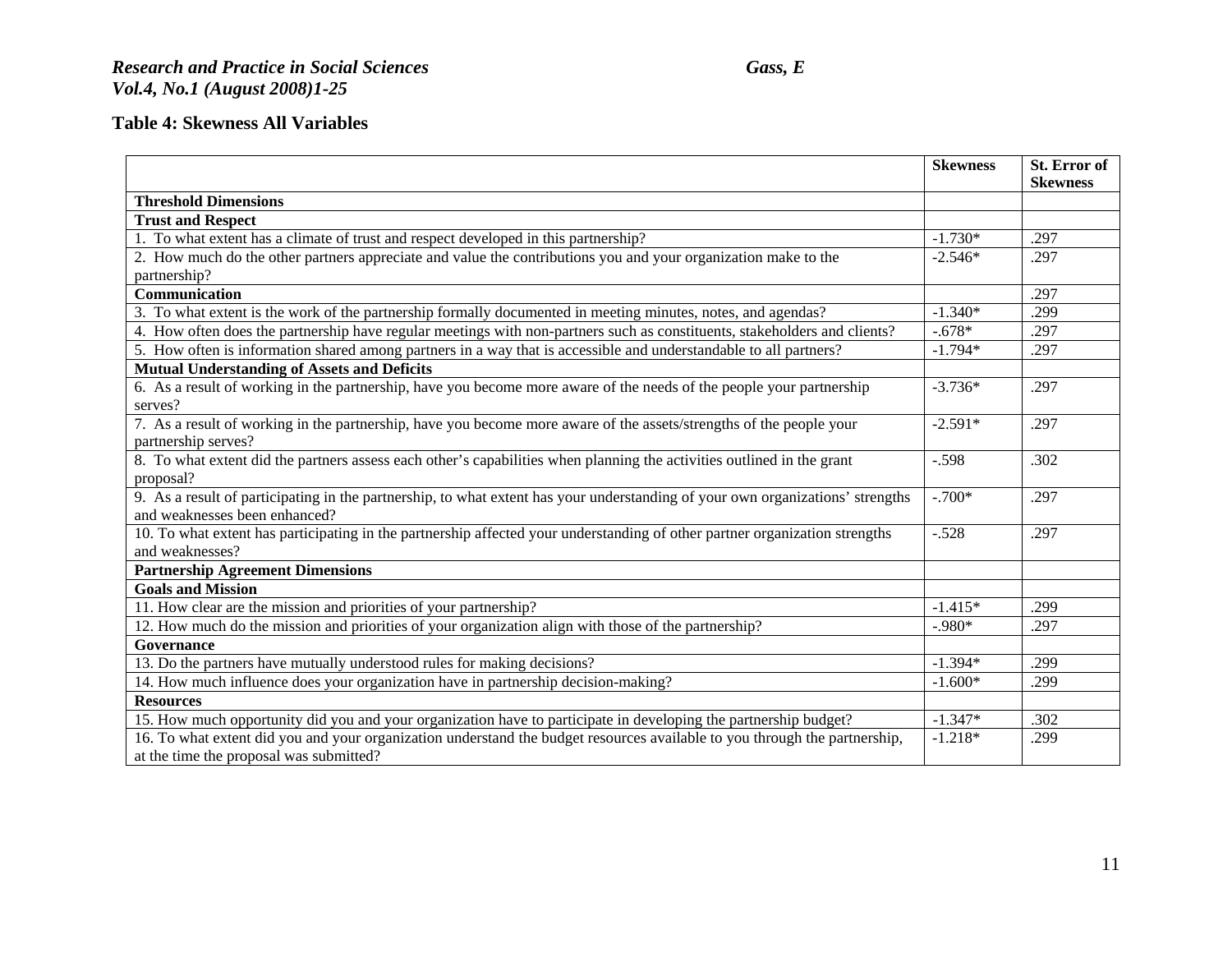## *Research and Practice in Social Sciences Gass, E Vol.4, No.1 (August 2008)1-25*

|                                                                                                                                     | <b>Skewness</b> | <b>St. Error of</b> |
|-------------------------------------------------------------------------------------------------------------------------------------|-----------------|---------------------|
|                                                                                                                                     |                 | <b>Skewness</b>     |
| 17. In terms of the overall partnership, how sufficient are the grant resources awarded to the partnership with regard to achieving | $-.510$         | .297                |
| the goals and mission outlined in the proposal?                                                                                     |                 |                     |
| 18. How sufficient are the resources your organization has received to implement the activities assigned to you in the partnership? | $-.264$         | .302                |
| <b>Partnership Assessment</b>                                                                                                       |                 |                     |
| 19. To what extent does the partnership regularly review its activities against the goals and mission of the partnership?           | $-1.688*$       | .297                |
| Not included in partnership model                                                                                                   |                 |                     |
| 20. Has your partnership brought on any new partners? If yes, who are they and what are they contributing?                          | N/A             | N/A                 |
| <b>Sustainability Plan</b>                                                                                                          |                 |                     |
| 21. Has the partnership made plans to sustain the program beyond the period of this grant?                                          | $-.197$         | .302                |

\* significant skewness=standard error of skewness x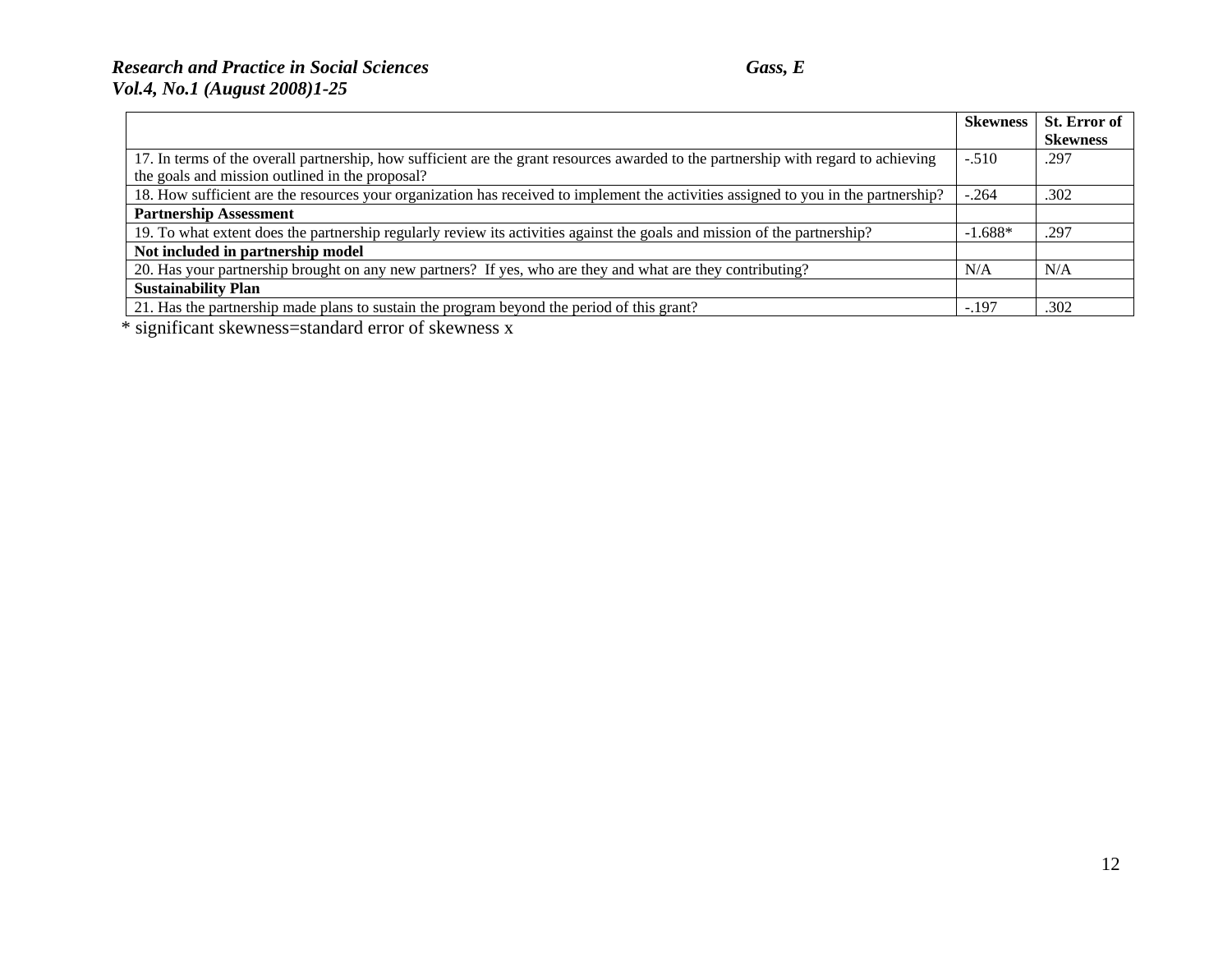# **Table 5: Multicolinearity Results**

| <b>Survey Items</b>                     | <b>Spearman's Rho</b> | <b>Criteria to Create Dichotomous Aggregate</b> | <b>New Variable</b>           |
|-----------------------------------------|-----------------------|-------------------------------------------------|-------------------------------|
|                                         |                       | <b>Variable</b>                                 |                               |
| <b>Threshold Dimensions</b>             |                       |                                                 |                               |
| Perception of Trust                     | $.61***$              | Perception of Trust+Valued Contributions=2      | <b>Trust and Respect</b>      |
| <b>Valued Contributions</b>             |                       |                                                 |                               |
| <b>Community Needs Awareness</b>        | $.53***$              | Comm Needs Aware+Comm Asset Aware=2             | <b>Community Awareness</b>    |
| <b>Community Asset Awareness</b>        |                       |                                                 |                               |
| Self Assessment                         | $.22*$                | Self Assess+Understanding Partner Capacity=1    | <b>Understanding Capacity</b> |
| <b>Understanding Partner Capacity</b>   |                       |                                                 |                               |
| <b>Partnership Agreement Dimensions</b> |                       |                                                 |                               |
| <b>Mission Clarity</b>                  | $.26**$               | Mission Clarity+Mission Alignment=2             | Partnership Mission           |
| <b>Mission Alignment</b>                |                       |                                                 |                               |
| <b>Budget Participation</b>             | $.39**$               | Budget Participation+Budget Understanding=2     | <b>Budget Process</b>         |
| <b>Budget Understanding</b>             |                       |                                                 |                               |
| Partnership Sufficiency                 | $30***$               | Prtnrshp Sufficiency+Org Sufficiency=2          | <b>Funding Sufficiency</b>    |
| <b>Organizational Sufficiency</b>       |                       |                                                 |                               |

\*p<.10, \*\*p<.05, \*\*\*p<.01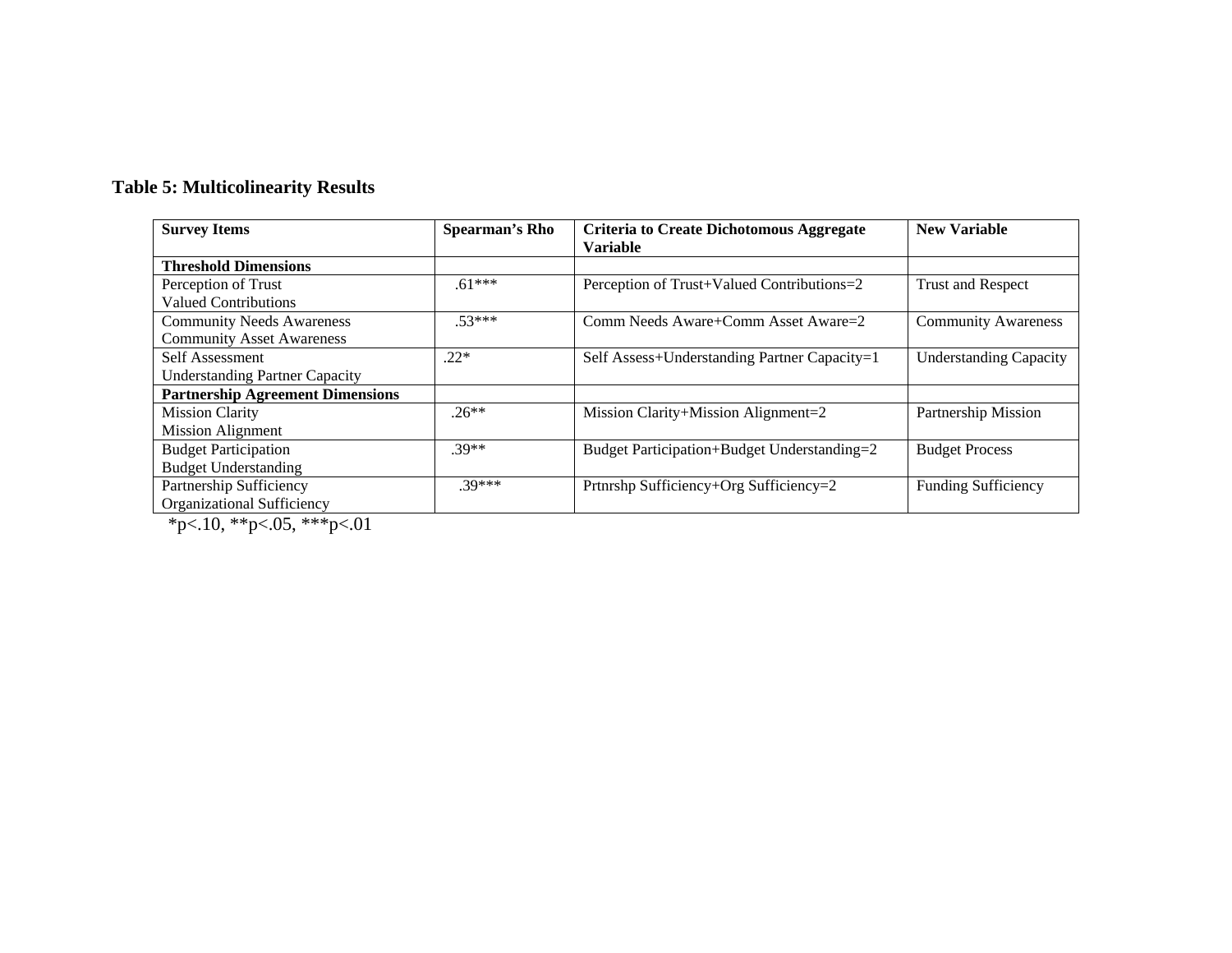### **Results**

Table 6 shows that independently, Trust and Respect ( $Exp(B)=5.61$ ,  $p<.05$ ), Common Language  $(Exp(B)=3.49, p<.10)$  and Community Awareness  $(Exp(B)=8.87, p<.05)$  contribute statistically significant variance to the dependent variable Partnership Mission for a total of Pseudo- $R^2 = .183$ .

It should be noted that the variables of Partner Assessment and Understanding Capacity were not statistically significant. Thus understanding the strengths and weaknesses of the community is more relevant to Partnership Mission than understanding the strengths and weaknesses of the organizations participating in the partnership. When all of the variables were simultaneously entered into a logistic regression model, only two variables were statistically significant, Trust and Respect (Exp(B)=5.67, p<.10) and Community Awareness (Exp(B)=9.92, p<.10) for a total of Pseudo- $R^2$ =.163. The statistical significance shown by Common Language independently is gone. It is possible that Community Awareness mediates the process of communicating in a clear an understandable way among the partners, such that, communication serves to educate the partners about the needs and assets of the target population.

The next dependent variable, representing the partnership dimension of governance, is Partnership Rules (Table 6). Four independent variables contributed unique variance in the dependent variable. The statistically significant variables are Trust and Respect ( $Exp(B)=9.78$ , p<.01), Outside Communication (Exp(B)=8.70, p<.01), Common Language (Exp(B)=9.78, p<.01), and Partner Assessment (Exp(B)=3.93, p<.10) for a total of Pseudo-R<sup>2</sup>=.535.

As was the case with the previous analyses, all three threshold dimensions independently contribute variance to the dependent variable. Summed up, these four variables independently account for over 53% of the variance for Partnership Rules. However, when entered simultaneously in a logistic regression model, Trust and Respect and Partner Assessment are no longer statistically significant. Also, a large reduction in overall variance is found, from Pseudo- $R^2$ =.535 to Pseudo- $R^2$ =.306. In addition, the significance shown by Common Language  $(Exp(B)=4.96, p<.10)$  decreases. When all of the variables are regressed together, Outside Communication (Exp(B)=8.98, p<.05) becomes the strongest predictor of Partnership Rules. This result could be interpreted as communication, both with partners and stakeholders, is the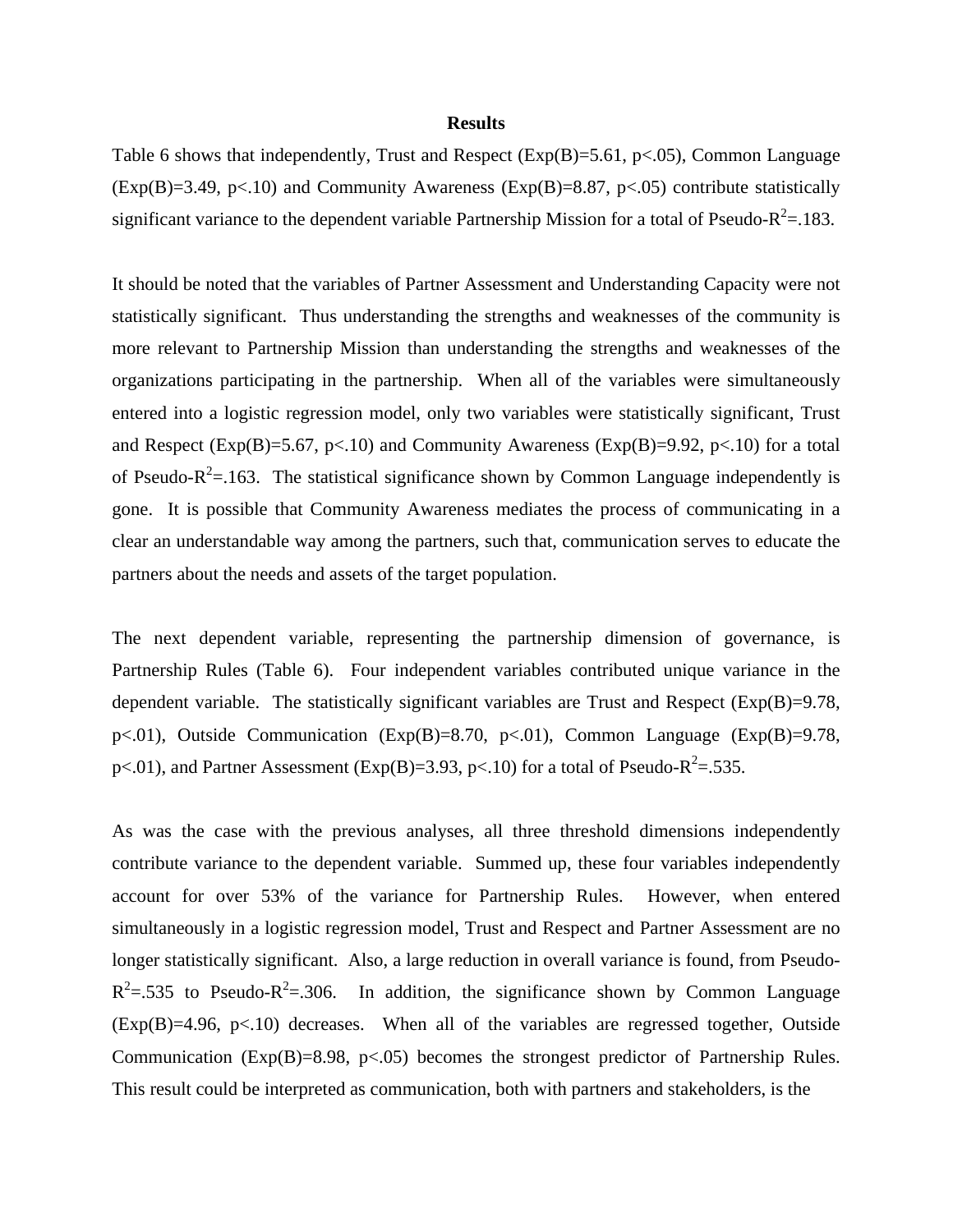|  |  |  | Table 6: Threshold Dimension Variables Regressed Upon Partnership Agreement Variables |  |
|--|--|--|---------------------------------------------------------------------------------------|--|
|  |  |  |                                                                                       |  |

|                                       | <b>Partnership Mission</b> |                   |                                             | <b>Partnership Rules</b> |                   |
|---------------------------------------|----------------------------|-------------------|---------------------------------------------|--------------------------|-------------------|
|                                       | Unique                     | <b>Full Model</b> |                                             | Unique                   | <b>Full Model</b> |
|                                       | <b>Variance</b>            | $n=61$            |                                             | <b>Variance</b>          | $n=61$            |
|                                       | Exp(B)                     | Exp(B)            |                                             | Exp(B)                   | Exp(B)            |
| <b>Trust and Respect</b>              |                            |                   | <b>Trust and Respect</b>                    |                          |                   |
| $n=64$ , $R^2 = .077$                 | $5.61**$                   | $5.67*$           | $n=64$ , $R^2 = .170$                       | 9.78***                  | 2.08              |
|                                       |                            |                   |                                             |                          |                   |
| Communication                         |                            |                   | Communication                               |                          |                   |
| <b>Outside Communication</b>          |                            |                   | <b>Outside Communication</b>                |                          |                   |
| $n=63$ , $R^2 = .002$                 | 1.21                       | 0.49              | $\overline{n=63}$ , $\overline{R}^2 = .143$ | $8.70***$                | 8.98**            |
|                                       |                            |                   |                                             |                          |                   |
| <b>Common Language</b>                |                            |                   | <b>Common Language</b>                      |                          |                   |
| $n=64$ , $R^2 = .043$                 | $3.49*$                    | 1.96              | $n=64$ , $R^2 = .170$                       | 9.78***                  | 4.96*             |
|                                       |                            |                   |                                             |                          |                   |
| <b>Mutual Understanding of Assets</b> |                            |                   | <b>Mutual Understanding of</b>              |                          |                   |
| and Deficits                          |                            |                   | <b>Assets and Deficits</b>                  |                          |                   |
| <b>Community Awareness</b>            |                            |                   | <b>Community Awareness</b>                  |                          |                   |
| $n=64$ , $R^2 = .063$                 | 8.87**                     | $9.92*$           | $n=64$ , $R^2 = .017$                       | 2.45                     | 0.41              |
|                                       |                            |                   |                                             |                          |                   |
| <b>Partner Assessment</b>             |                            |                   | <b>Partner Assessment</b>                   |                          |                   |
| $n=62$ , $R^2 = .021$                 | 2.10                       | 0.91              | $n=62$ , $R^2 = .052$                       | $3.93*$                  | 2.30              |
|                                       |                            |                   |                                             |                          |                   |
| <b>Understanding Capacity</b>         |                            |                   | <b>Understanding Capacity</b>               |                          |                   |
| $n=64$ , $R^2 = .013$                 | 1.73                       | 2.44              | $n=64$ , $R^2 = .002$                       | 0.79                     | 0.72              |
|                                       |                            | $R^2 = .163$      |                                             |                          | $R^2 = .306$      |

 $*_{p<.10,**p<.05,***p<.01}$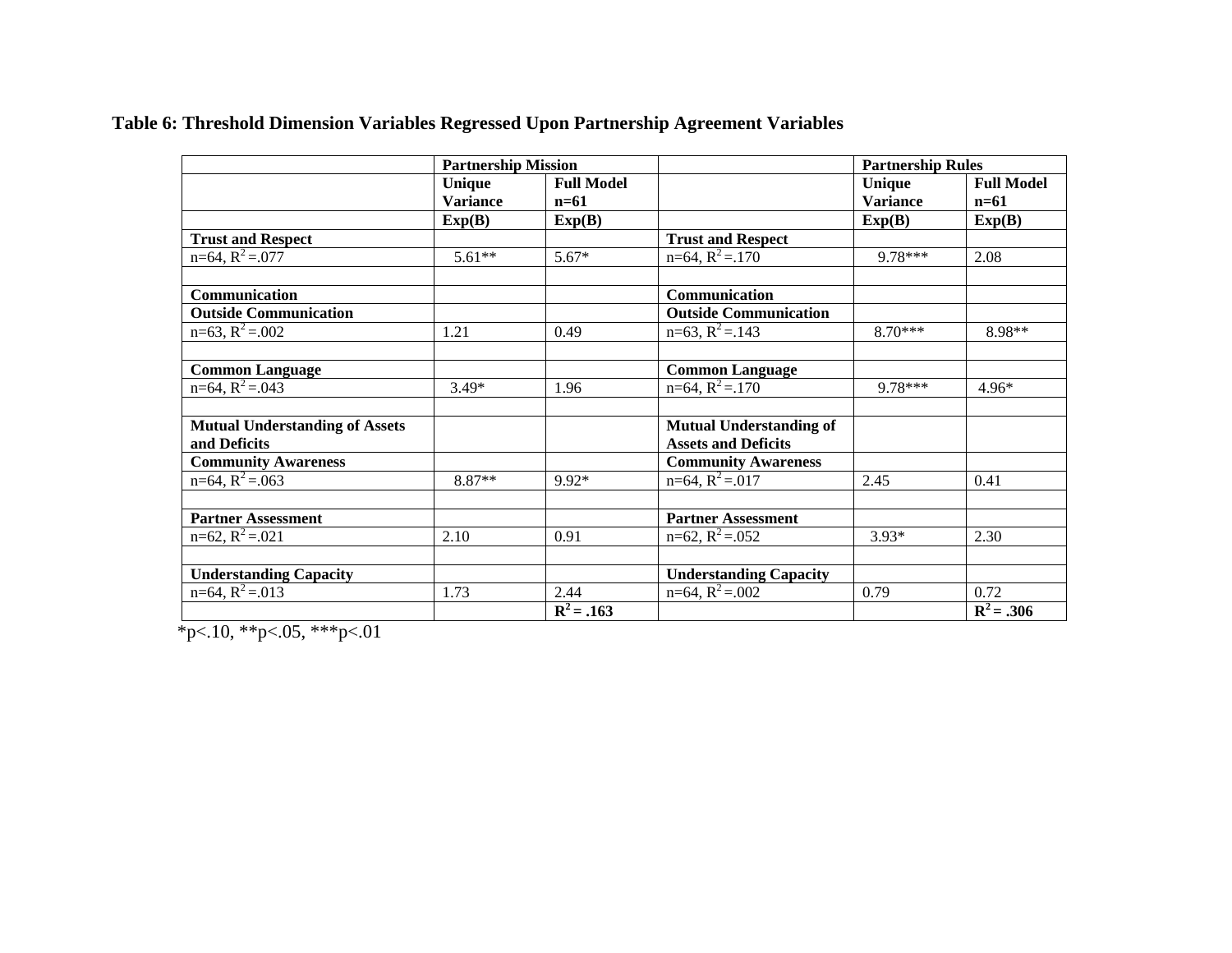key to partnership governance. While trust, respect, and assessing partner capacity are important independently, communication mediates the process of building trust, respect and sharing strengths and weaknesses. Communication with outside stakeholders may also provide information about the strengths and weaknesses of partner organizations. Colleagues in the community may have previous experience with a particular partner and pass that information along in conversation outside of the formal partnership.

The third dependent variable is Partnership Influence (Table 7). Only one independent variable, Partner Assessment ( $Exp(B)=2.91$ ,  $p<10$ ), had a statistically significant relationship with Partnership Influence for a total of Pseudo- $R^2 = 0.041$ . When all of the variables are entered simultaneously into the logistic regression model, the results change drastically. In this case, two independent variables, Outside Communication  $(Exp(B)=.026, p<.05)$  and Understanding Capacity ( $Exp(B)=3.23$ ,  $p<.10$ ) had a statistically significant relationship with Partnership Influence with the entire model showing a total of  $R^2 = .141$ . As opposed to the previous analyses, all of the threshold dimensions together show a stronger predictive relationship with Partnership Influence than the individual variables do independently. Also, when looking at all of the threshold dimensions combined, it can be concluded that partners came to understand their own strengths and weaknesses, and the strengths and weaknesses of their partners, are three times more likely to perceive that their organization has an influence in partnership decision making.

The next dependent variable, representing the partnership dimension of resources, is Budget Process. As shown in Table 7, one variable had a statistically significant relationship with Budget Process when assessed independently, that being Understanding Capacity (Exp(B)=2.64, p<.10). When all of the independent variables were entered into the logistic regression model simultaneously, two variables showed statistically significant results. Again, Understanding Capacity ( $Exp(B)=4.52$ ,  $p<.05$ ) showed a statistically significant relationship with the dependent variable Budget Process. In addition, the independent variable Common Language  $(Exp(B)=17.33, p<0.05)$ , showed a statistically significant odds ratio when entered into the regression model simultaneously with the other independent variables.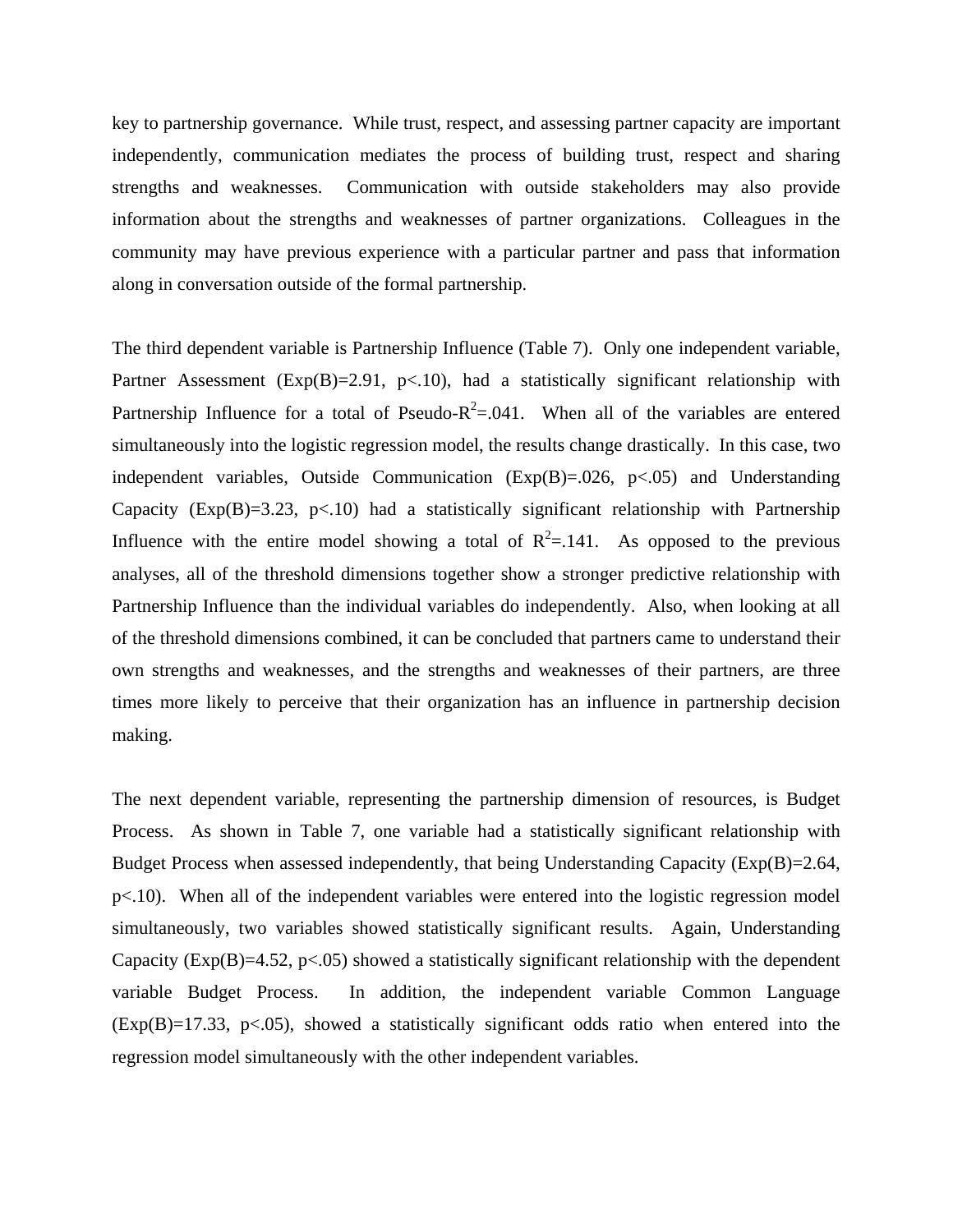**Table 7: Threshold Dimension Variables Regressed Upon Partnership Agreement Variables-2** 

|                                | <b>Partnership Influence</b> |                   |                                | <b>Budget Process</b> |                   |
|--------------------------------|------------------------------|-------------------|--------------------------------|-----------------------|-------------------|
|                                | Unique                       | <b>Full Model</b> |                                | Unique                | <b>Full Model</b> |
|                                | <b>Variance</b>              | $n=62$            |                                | <b>Variance</b>       | $n=62$            |
|                                | Exp(B)                       | Exp(B)            |                                | Exp(B)                | Exp(B)            |
| <b>Trust and Respect</b>       |                              |                   | <b>Trust and Respect</b>       |                       |                   |
| $n=64$ , $R^2 = .023$          | 2.37                         | 2.13              | $n=63$ , $R^2 = .000$          | 0.87                  | 0.23              |
|                                |                              |                   |                                |                       |                   |
| Communication                  |                              |                   | Communication                  |                       |                   |
| <b>Outside Communication</b>   |                              |                   | <b>Outside Communication</b>   |                       |                   |
| $n=63$ , $R^2 = .024$          | 0.47                         | $0.26**$          | $n=62$ , $R^2 = .004$          | 0.74                  | 0.44              |
|                                |                              |                   |                                |                       |                   |
| <b>Common Language</b>         |                              |                   | <b>Common Language</b>         |                       |                   |
| $n=64$ , $R^2 = .023$          | 2.37                         | 2.84              | $n=63$ , $R^2 = .041$          | 3.80                  | $17.33**$         |
|                                |                              |                   |                                |                       |                   |
| <b>Mutual Understanding of</b> |                              |                   | <b>Mutual Understanding of</b> |                       |                   |
| <b>Assets and Deficits</b>     |                              |                   | <b>Assets and Deficits</b>     |                       |                   |
| <b>Community Awareness</b>     |                              |                   | <b>Community Awareness</b>     |                       |                   |
| $n=64$ , $R^2 = .000$          | 0.86                         | 0.63              | $n=63$ , $R^2 = .004$          | 1.58                  | 1.21              |
|                                |                              |                   |                                |                       |                   |
| <b>Partner Assessment</b>      |                              |                   | <b>Partner Assessment</b>      |                       |                   |
| $n=63$ , $R^2 = .041$          | $2.91*$                      | 2.01              | $n=63$ , $R^2 = .000$          | 1.00                  | 0.69              |
|                                |                              |                   |                                |                       |                   |
| <b>Understanding Capacity</b>  |                              |                   | <b>Understanding Capacity</b>  |                       |                   |
| $n=64$ , $R^2 = .023$          | 2.10                         | $3.23*$           | $n=63$ , $R^2 = .040$          | $2.64*$               | $4.52**$          |
|                                |                              | $R^2 = .141$      |                                |                       | $R^2 = .166$      |

 $*_{p<.10,**p<.05,***p<.01}$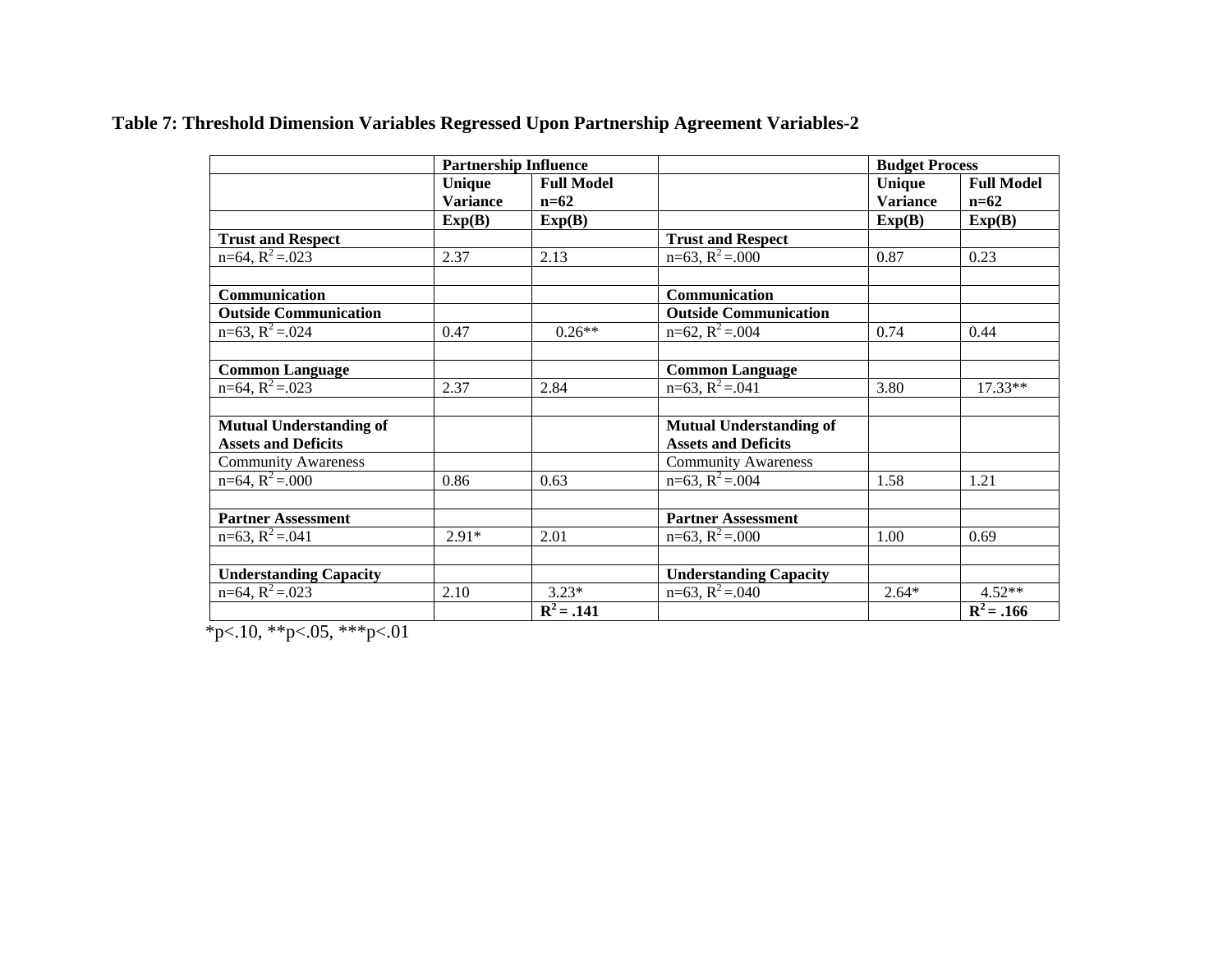The fifth partnership agreement construct to serve as a dependent variable is Funding Sufficiency, also representing the partnership dimension of resources, as shown in Table 8. No independent variable had a statistically significant relationship with Funding Sufficiency when regression analyses were performed.

Partnership Assessment is the next partnership agreement dimension to serve as a dependent variable (Table 8). Three independent variables had statistically significant relationships with Partnership Assessment when assessed in individual logistic regression analyses. Trust and Respect (Exp(B)=4.76, p<.05), Outside Communication (Exp(B)=3.57, p<.05), and Common Language  $(Exp(B)=11.92, p<0.01)$  accounted for a large portion of total variance, Pseudo- $R<sup>2</sup>=.310$ , when assessed independently. When all of the threshold dimensions variables are entered into a logistic regression model simultaneously, both Trust and Respect and Outside Communication are no longer statistically significant. Only Common Language (Exp(B)=11.06, p<.05), maintains a statistically significant odds ratio. Also, there is a large decrease in the total amount of variance accounted for in the model, Pseudo- $R^2 = .208$ .

It may be the case where open and clear communication is most essential to the process of assessing the partnership. While a culture of trust and respect is important, and reporting back to stakeholders about the partnership may be necessary for some of the participants, when assessed as a whole, the key to continuous assessment of the partnership is the communication process among the partners.

Also shown in Table 9, the final partnership agreement dimension to serve as a dependent variable is Sustainability Plan. No independent variable had a statistically significant relationship with Sustainability Plan when regression analyses were performed.

### **Discussion**

To review the concepts behind the threshold dimensions, it is theorized that Trust, Respect, Communication, and Mutual Understanding of Assets and Deficits form the foundation of the partnership model. The term threshold was selected to reflect the nature of these dimensions.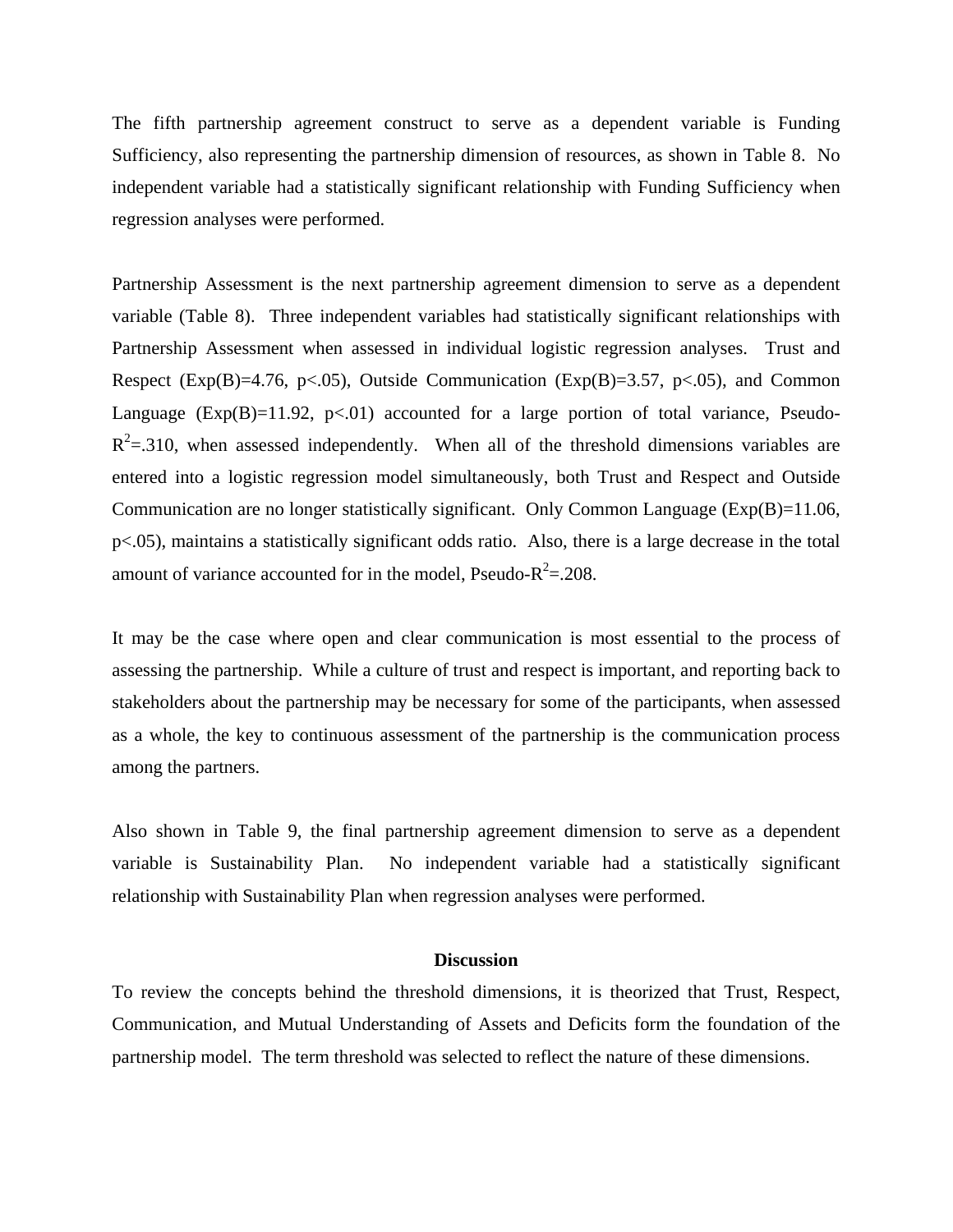|                               | <b>Funding Sufficiency</b> |                   |                                | <b>Partnership Assessment</b> |                   |
|-------------------------------|----------------------------|-------------------|--------------------------------|-------------------------------|-------------------|
|                               | Unique                     | <b>Full Model</b> |                                | Unique                        | <b>Full Model</b> |
|                               | <b>Variance</b>            | $n=61$            |                                | <b>Variance</b>               | $n=62$            |
|                               | Exp(B)                     | Exp(B)            |                                | Exp(B)                        | Exp(B)            |
| <b>Trust and Respect</b>      |                            |                   | <b>Trust and Respect</b>       |                               |                   |
| $n=63$ , $R^2 = .002$         | 1.32                       | 0.47              | $n=65$ , $R^2 = .074$          | $4.76***$                     | 0.60              |
|                               |                            |                   |                                |                               |                   |
| Communication                 |                            |                   | Communication                  |                               |                   |
| <b>Outside Communication</b>  |                            |                   | <b>Outside Communication</b>   |                               |                   |
| $n=63$ , $R^2 = .006$         | 1.46                       | 1.68              | $n=64$ , $R^2 = .067$          | $3.57**$                      | 3.11              |
|                               |                            |                   |                                |                               |                   |
| <b>Common Language</b>        |                            |                   | <b>Common Language</b>         |                               |                   |
| $n=63$ , $R^2 = .018$         | 2.40                       | 3.43              | $n=65$ , $R^2 = .169$          | $11.92***$                    | $11.06**$         |
| <b>Mutual Understanding</b>   |                            |                   | <b>Mutual Understanding of</b> |                               |                   |
| of Assets and Deficits        |                            |                   | <b>Assets and Deficits</b>     |                               |                   |
| <b>Community Awareness</b>    |                            |                   | <b>Community Awareness</b>     |                               |                   |
| $n=63$ , $R^2 = .000$         | 1.02                       | 0.44              | $n=65$ , $R^2 = .033$          | 3.61                          | 1.09              |
|                               |                            |                   |                                |                               |                   |
| <b>Partner Assessment</b>     |                            |                   | <b>Partner Assessment</b>      |                               |                   |
| $n=61$ , $R^2 = .003$         | 1.31                       | 1.36              | $n=63$ , $R^2 = .028$          | 2.40                          | 1.79              |
|                               |                            |                   |                                |                               |                   |
| <b>Understanding Capacity</b> |                            |                   | <b>Understanding Capacity</b>  |                               |                   |
| $n=63$ , $R^2 = .002$         | 1.24                       | 1.68              | $n=65$ , $R^2 = .002$          | 0.82                          | 0.90              |
|                               | $\sim$ $\sim$              | $R^2 = .043$      |                                |                               | $R^2 = .208$      |

# **Table 8: Threshold Dimension Variables Regressed Upon Partnership Agreement Variables-3**

 $*_{p<.10,*p<.05,**p<.01}$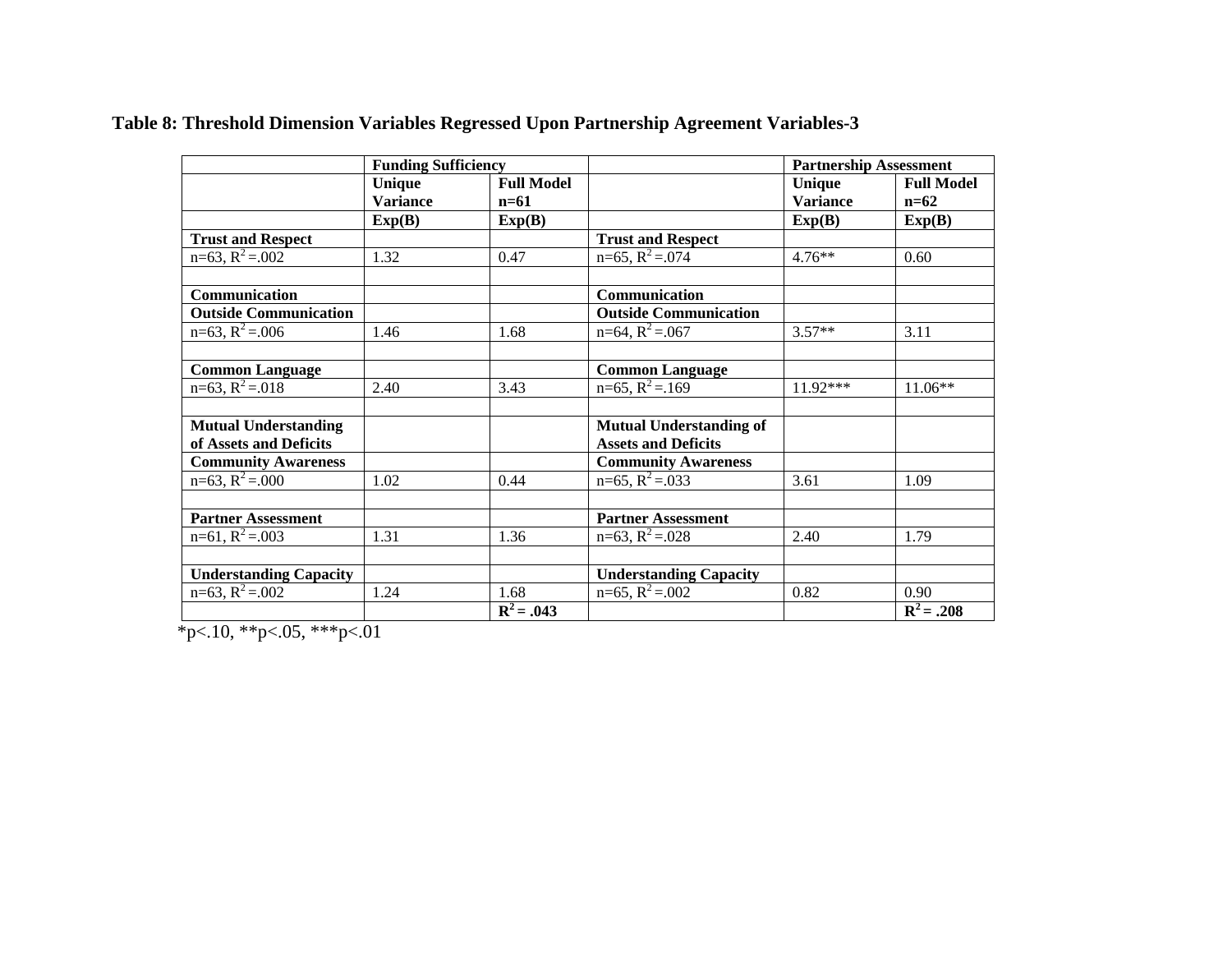|                                                    | <b>Sustainability Plan</b> |                   |  |
|----------------------------------------------------|----------------------------|-------------------|--|
|                                                    | <b>Unique Variance</b>     | <b>Full Model</b> |  |
|                                                    |                            | $n=62$            |  |
|                                                    | Exp(B)                     | Exp(B)            |  |
| <b>Trust and Respect</b>                           |                            |                   |  |
| $n=63$ , $R^2 = .008$                              | 1.72                       | 2.27              |  |
|                                                    |                            |                   |  |
| Communication                                      |                            |                   |  |
| <b>Outside Communication</b>                       |                            |                   |  |
| $n=62$ , $R^2 = .004$                              | 0.74                       | 0.48              |  |
|                                                    |                            |                   |  |
| <b>Common Language</b>                             |                            |                   |  |
| $n=63$ , $R^2 = .000$                              | 1.06                       | 0.74              |  |
|                                                    |                            |                   |  |
| <b>Mutual Understanding of Assets and Deficits</b> |                            |                   |  |
| <b>Community Awareness</b>                         |                            |                   |  |
| $n=63$ , $R^2 = .016$                              | 3.08                       | 3.98              |  |
|                                                    |                            |                   |  |
| <b>Partner Assessment</b>                          |                            |                   |  |
| $n=61$ , $R^2 = .009$                              | 1.61                       | 1.31              |  |
|                                                    |                            |                   |  |
| <b>Understanding Capacity</b>                      |                            |                   |  |
| $n=63$ , $R^2=.008$                                | 1.53                       | 1.26              |  |
|                                                    |                            | $R^2 = .053$      |  |

**Table 9: Threshold Dimension Variables Regressed Upon Partnership Agreement Variables-4** 

 $*p<.10$ ,  $*p<.05$ ,  $**p<.01$ 

Threshold means the minimum level or amount required to produce perception or acknowledgement of a stimuli. In this case, the stimuli are perceptions of partnership dimensions. If a partner perceives acceptable minimum levels of trust and respect, open and honest communication, has an understanding of the community, and the abilities of the other partners, it is proposed that the partnership will move forward, developing such dimensions as governance structure, mission and goals, activities in the community, and budgets.

In terms of the model, at least one of the variables that operationalized each of the threshold dimensions had a statistically significant relationship with at least one of the partnership agreement dimensions. Thus, a conclusion can be made that, according to this proposed model, the concept of threshold dimensions serving as the bedrock, or foundation, of the partnership, has merit. The results are summarized in Figure 2 and Table 10.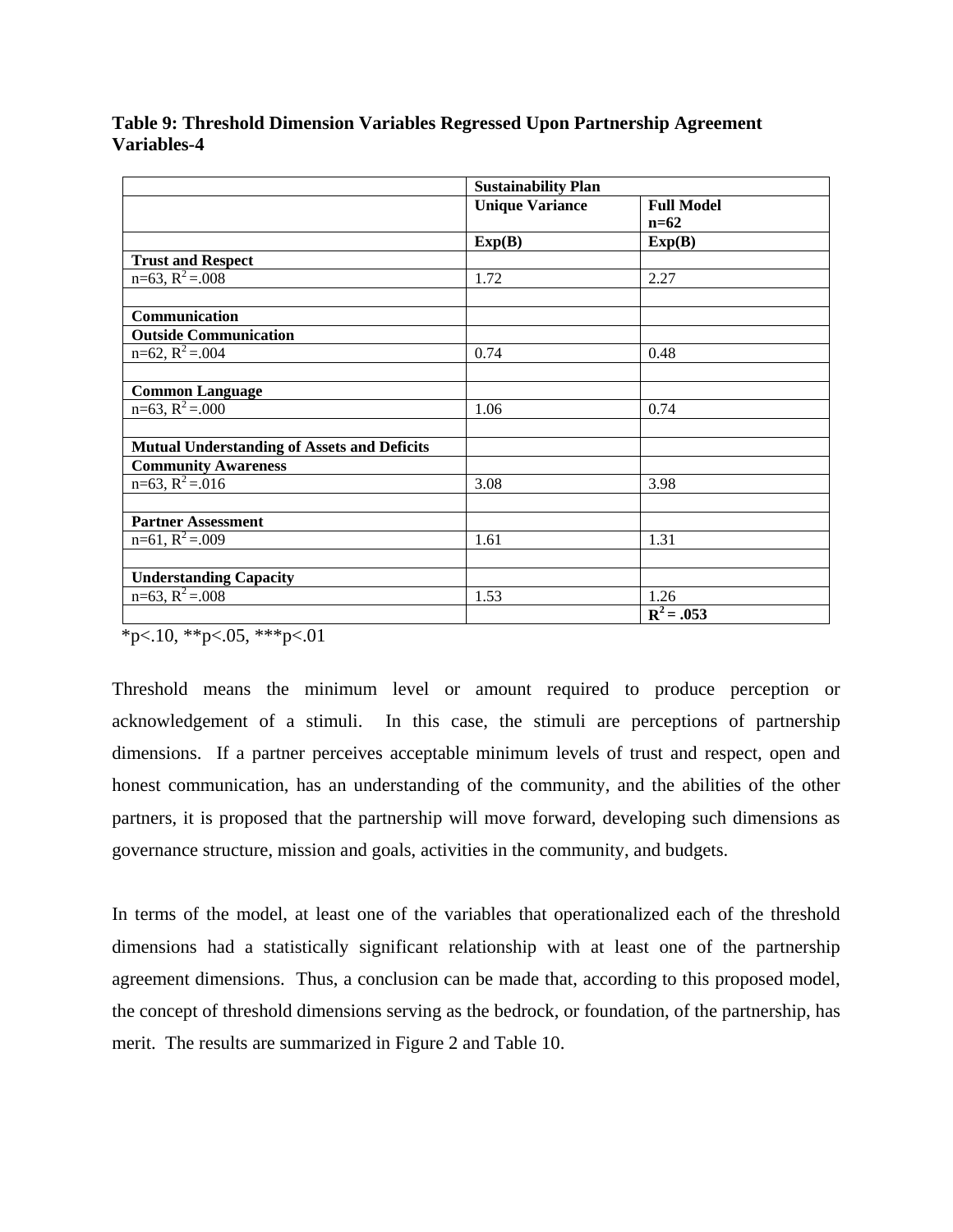### **Figure 2: Relationships Between Threshold Dimensions and Partnership Agreement Dimensions**

### **Threshold Dimensions**



**Partnership Agreement Dimensions**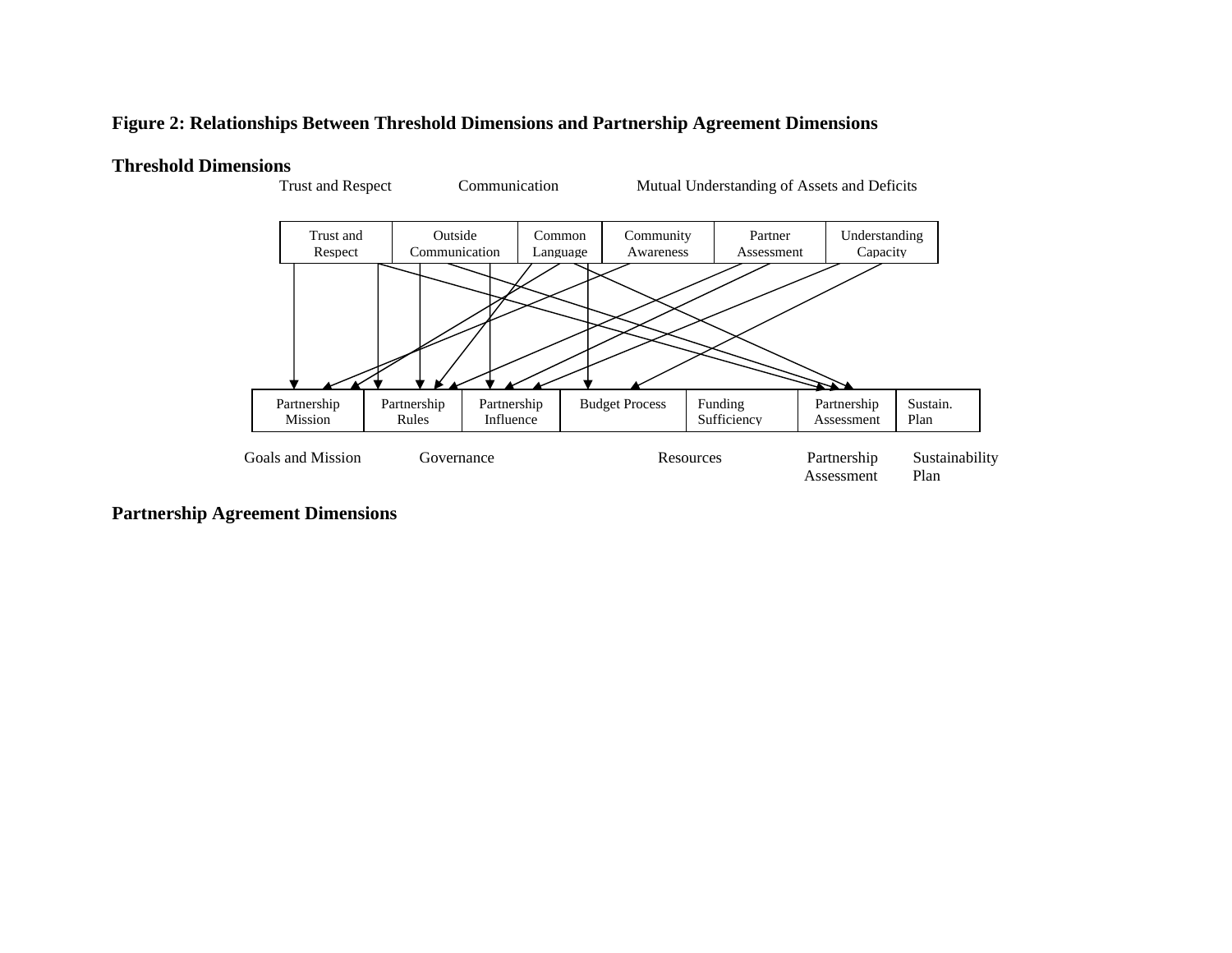# **Table 10: Relationships Between Threshold Dimensions and Partnership Agreement Dimensions**

| <b>Independent Variables:</b>     | <b>Dependent Variables: Partnership Agreement Dimensions</b>           |
|-----------------------------------|------------------------------------------------------------------------|
| <b>Threshold Dimensions</b>       |                                                                        |
| Partnerships with high levels of  | the development of clear goals and mission for the partnership that    |
| trust and respect lead to         | align with the goals and mission of partner organizations, the         |
|                                   | development of clear rules for partnership decision making, and the    |
|                                   | development of a partnership progress assessment.                      |
| Partners that communicate with    | the development of clear rules for partnership decision making, the    |
| stakeholders and constituents     | perception of having an influence in partnership decision-making, and  |
| from outside the partnership      | engage in a regular partnership progress assessment.                   |
| will lead to                      |                                                                        |
| Partners that communicate with    | the development of clear goals and mission for the partnership that    |
| each other in an accessible and   | align with the goals and mission of partner organizations, the         |
| understandable manner will        | development of clear rules for partnership decision making, a budget   |
| lead to                           | development process that includes, and is understood, by all partners, |
|                                   | and the mutual development of a partnership progress assessment.       |
| Partners that are aware of the    | the development of clear goals and mission for the partnership that    |
| needs and assets of the target    | align with the goals and mission of partner organizations.             |
| population in the community       |                                                                        |
| will lead to                      |                                                                        |
| Partners that assess each other's | the development of clear rules for partnership decision making, the    |
| strengths and weaknesses when     | perception of having an influence in partnership decision-making.      |
| planning the activities of the    |                                                                        |
| partnership will lead to          |                                                                        |
| Partners that have gained an      | the perception of having an influence in partnership decision-making,  |
| understanding of the strengths    | and a budget development process that includes, and is understood, by  |
| and weaknesses of their           | all partners.                                                          |
| organization, and the strengths   |                                                                        |
| and weaknesses of their           |                                                                        |
| partners, through participating   |                                                                        |
| in the partnership will lead to   |                                                                        |

One interesting finding among the regression models was that understandable communication among partners and understanding the capacity of organizations within the partnership leads to an understanding of the resources available to the partnership and a budget that is developed by all partners. This finding is very logical in that, communicating with the partners about the budget process ensures participation in the development process and can maximize the opportunity to have funds come to specific organizations. Understanding the capacity of the organizations that make up the partnership will help determine where the funds are allocated.

Funds may be awarded to the organization with expertise in a particular area, to fulfill a specific part of the partnership mission. To understand that expertise, organization will communicate openly and honestly, about their strengths and weaknesses, to ensure that the funds are allocated appropriately.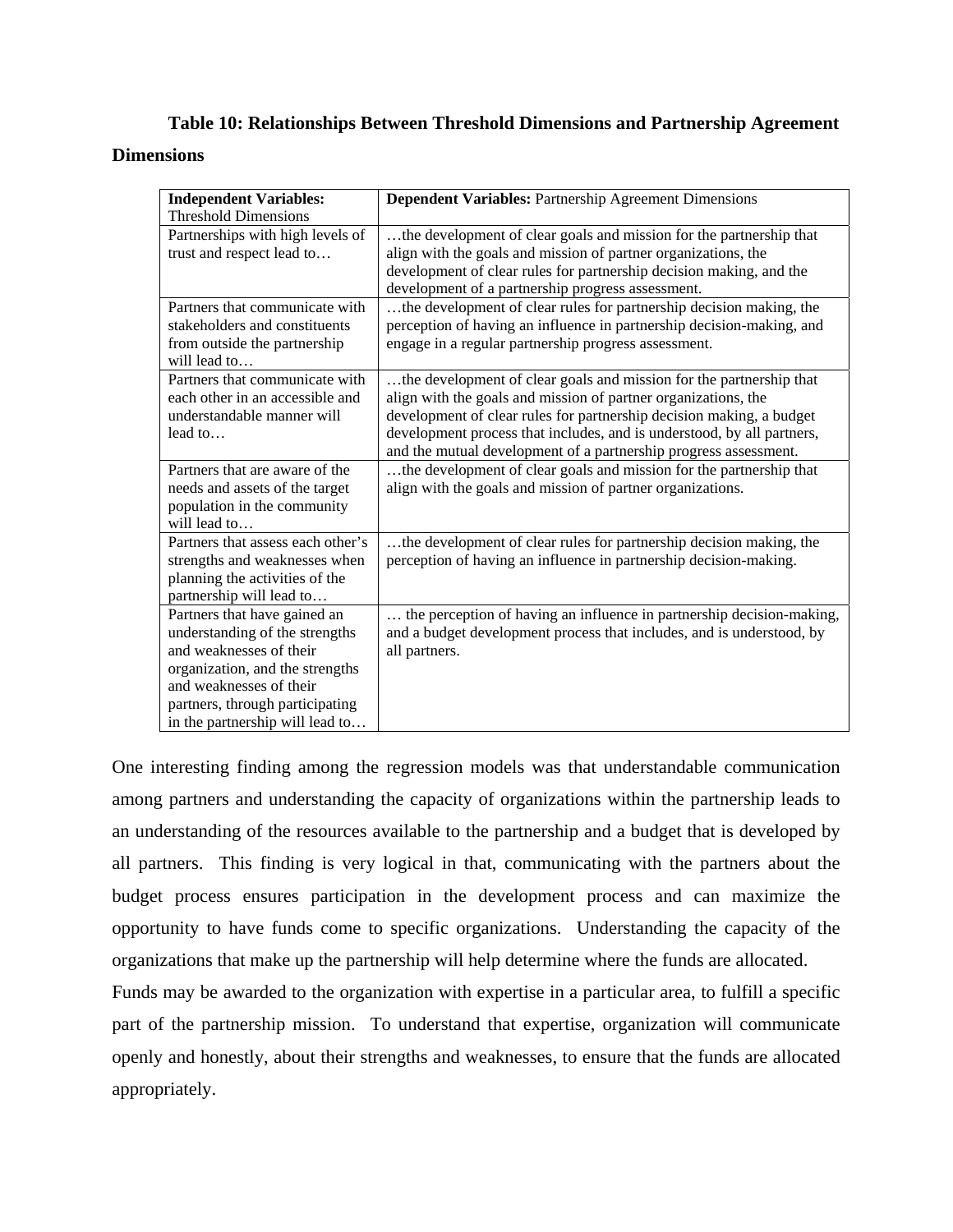There were many statistically significant relationships between the threshold dimensions and the partnership agreement dimensions. This was expected considering where the partnerships were in their lifecycle at the time data was collected. The partnerships should have already addressed the threshold dimensions and partnership agreement dimensions. Thus, with some certainty, it can be concluded that the threshold dimensions, and their placement in the model, is theoretically and practically appropriate, and validates the decision to structure the model in this fashion. It should be noted that levels of trust, feeling respected or disrespected, communication, and organizational capacity can fluctuate throughout the life of the partnership. The actions of one partner may cause another to lose trust, while the capacity of organizations varies with staff turnover or funding changes. However, for the partnership to advance, threshold levels of these partnership dimensions are required before the partnership can proceed.

### **Limitations**

One of the limitations of this project is generalizability. Since it was required that medical school faculty serve as the academic partner, it could be argued that some of the partnerships did not develop "naturally". In looking at the model, the catalyst to forming the partnership may have been the funding available; as opposed to truly deciding a partnership was the most appropriate format to address a community health issue. Thus, some of the partnerships studied for this project may have been forced for the sake of access to money.

In addition, the focus of these partnerships was specifically on health-related topics. Therefore, the issues a partnership could address were limited. While many non-health related organizations served as community partners, their level of expertise in certain topical areas may have impacted respondent's view of the partnership. The dynamics of the partnership, and thus the potential data that could be collected, may be different if the topic was not health-focused.

Another limitation impacting generalizability is sample size. One hundred twenty-five was the maximum possible number of survey respondents. Sixty-five surveys were returned. While a 52% response rate for a survey conducted through the mail might be considered excellent, the sample size limits analytical options. To compensate for the small sample size, aggregate variables were created to ensure that some of the assumptions of logistic regression were met.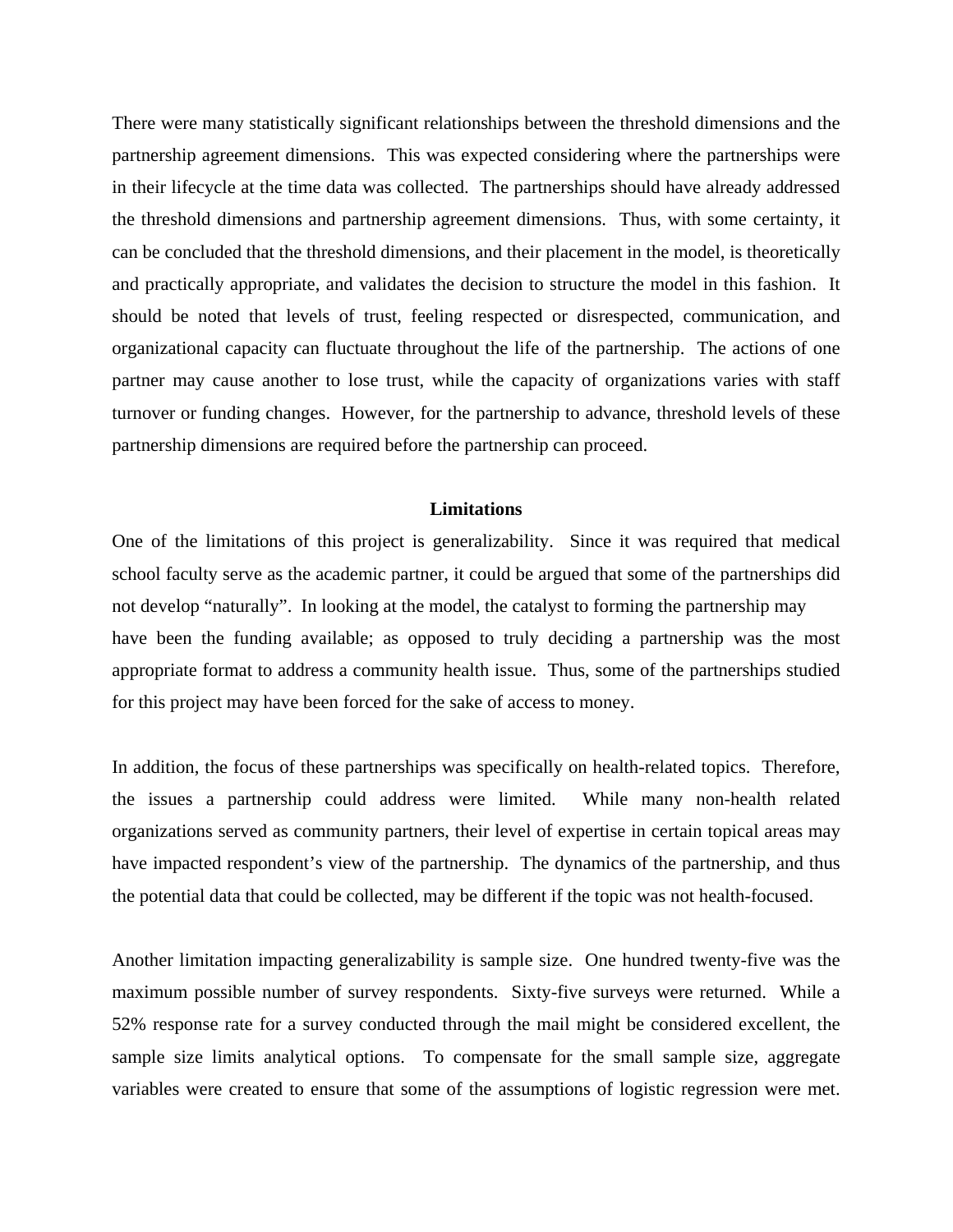Creating aggregates may have reduced variation by merging survey items that were related to each other in theory, but still uniquely independent in terms of the operationalized construct.

In addition to merging variables, the recoding of the Likert scale responses into dichotomous impacted the variation in the survey items. In an effort to address two issues, ordinal level data and severe skewness in the outcome distributions of the survey data, the variables were recoded to compare the highest possible answer on a three or four-point scale against the rest of the response categories in the logistic regressions. Therefore, some of the relationships between the variables that were non-statistically significant in the regression model may, in fact, be statistically significant. With a larger sample size, and presumably more normally distributed data, a more detailed understanding of the dimensions of partnership may be obtained.

### **Conclusion**

This study is not the definitive conclusion on the process of partnership; it is just the beginning. This study showed that there is a discrete set of dimensions, or issues, which partnerships encounter as the relationship develops. Concepts such as trust, communication, organizational capacity, and assessment of strengths and weaknesses are the foundation of developing a partnership mission and governance structure, creating a budget, and establishing an assessment protocol to check on the progress of the partnership. Again, these findings are only the beginning. Taking this knowledge an applying it to future research studies, using it practically to help those working in partnerships to better manage the process, and providing feedback to funders will ensure that the partnership model will evolve, as our understanding of university-community partnerships continues to grow.